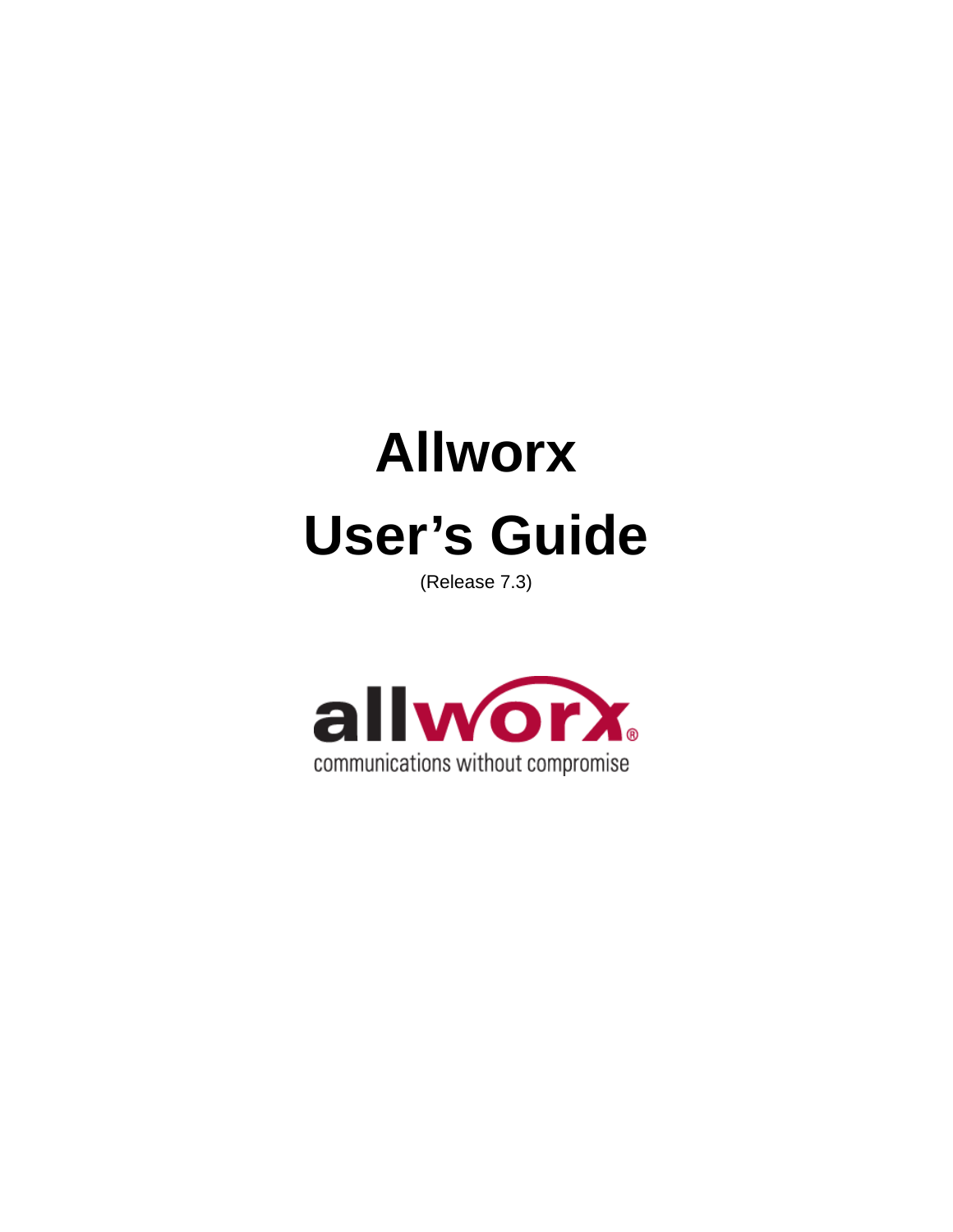No part of this publication may be reproduced, stored in a retrieval system, or transmitted, in any form or by any means, electronic, mechanical, photocopy, recording, or otherwise without the prior written permission of Allworx.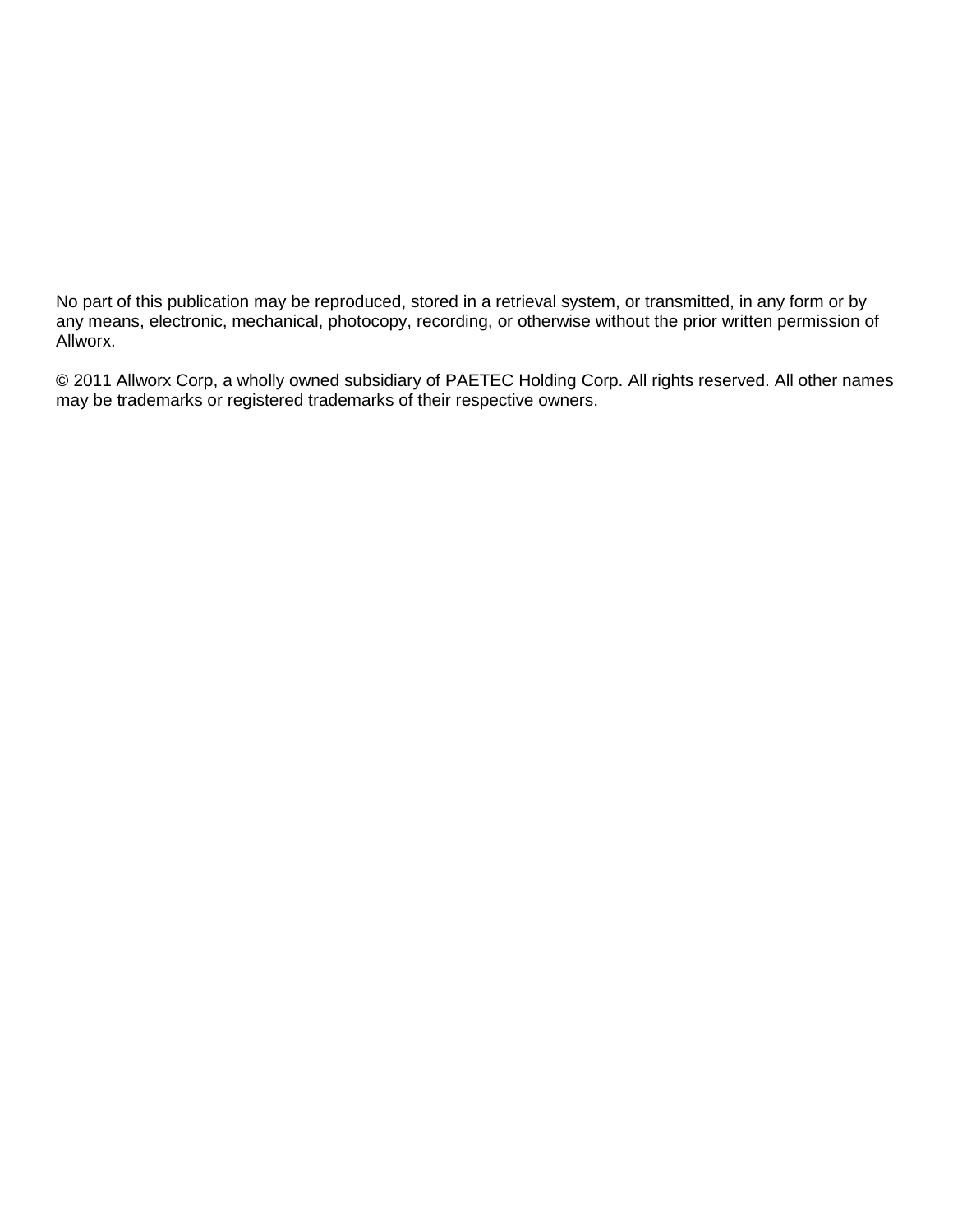allworx. User's Guide - Release 7.3

# **Table of Contents**

|   | 1.1<br>1.2<br>1.3<br>1.4               |  |
|---|----------------------------------------|--|
| 2 |                                        |  |
|   | 2.1<br>2.2<br>2.3                      |  |
| 3 |                                        |  |
|   | 3.1<br>3.2<br>3.3<br>3.4               |  |
| 4 |                                        |  |
|   | 4.1<br>4.2<br>4.3<br>4.4<br>4.5<br>4.6 |  |
| 5 |                                        |  |
|   | 5.1<br>5.2<br>5.3                      |  |

300 Main Street . East Rochester, NY 14445 . Toll Free 1-866-ALLWORX . 585-421-3850 . www.allworx.com © 2011 Allworx Corp, a wholly owned subsidiary of PAETEC Holding Corp. All rights reserved. All other names may be trademarks or registered trademarks of their respective owners. Revised: June 17, 2011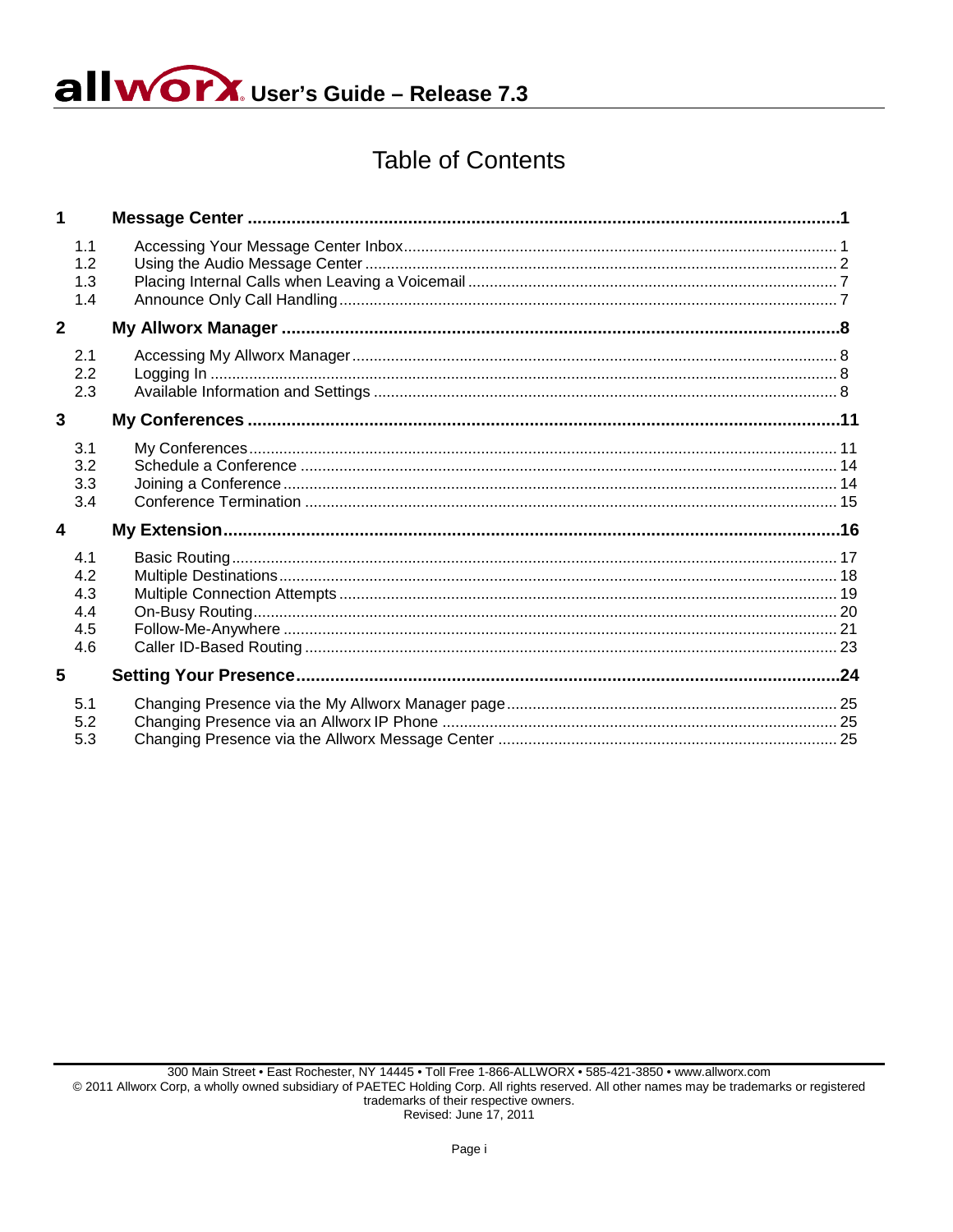# **Allworx**. User's Guide – Release 7.3

# <span id="page-3-0"></span>1 Message Center

The Allworx Message Center provides unified messaging for Allworx users. If you have voicemail, the Messages button on your Allworx phone will be lit.

## <span id="page-3-1"></span>1.1 Accessing Your Message Center Inbox

There are two different menus for accessing your voicemail:

- Visual Message Center Displays your messages list on your phone and uses softkeys for actions
- Audio Message Center Calls the Message Center and uses audio menus

Note: The Visual Message Center is not available on Allworx 9102, 9112, and 9202 handsets.

Press the Messages button on your phone to access Message Center. The Message button has two modes of operation that can be switched from the CONFIG / Preference menu:

- Display Message List: will accessing Visual Message Center with one press and Audio Message Center with two presses. This is the default setting.
- Calls Message Center: will access Audio Message Center immediately when button is pressed. Visual Message Center is not available.

## **1.1.1 Visual Message Center**

If you are going to use the phone display to view your voicemail, enter your extension and press the OK softkey. Enter your password using the numeric keypad and press OK again. A list of your voicemails will be displayed.

Use the up/down arrow keys that are to the right of the display to highlight the message you want to listen to. Press the check mark button to select it. The message will automatically begin to play. Use the check mark and arrow keys to stop/start and forward/rewind.

Use the softkeys to choose different options such as mark as new, delete or forward the message.

Some Message Center features are not available within the Visual Message Center menus. Use the Audio Message Center for the following feature:

- Managing your greetings
- Changing your Message Center password
- Changing your Presence
- Accessing an outside line
- Placing internal calls

## **1.1.2 Audio Message Center**

Pressing the Messages button a second time will place a call to the Message Center. You can also access the audio Message Center by dialing x404[†](#page-3-2) from any phone.

300 Main Street • East Rochester, NY 14445 • Toll Free 1-866-ALLWORX • 585-421-3850 • www.allworx.com

© 2011 Allworx Corp, a wholly owned subsidiary of PAETEC Holding Corp. All rights reserved. All other names may be trademarks or registered trademarks of their respective owners.

<span id="page-3-2"></span><sup>&</sup>lt;sup>†</sup> Extensions and leading digits may vary per system. Please check phone functions tab of the My Allworx Manager page or consult with your Administrator.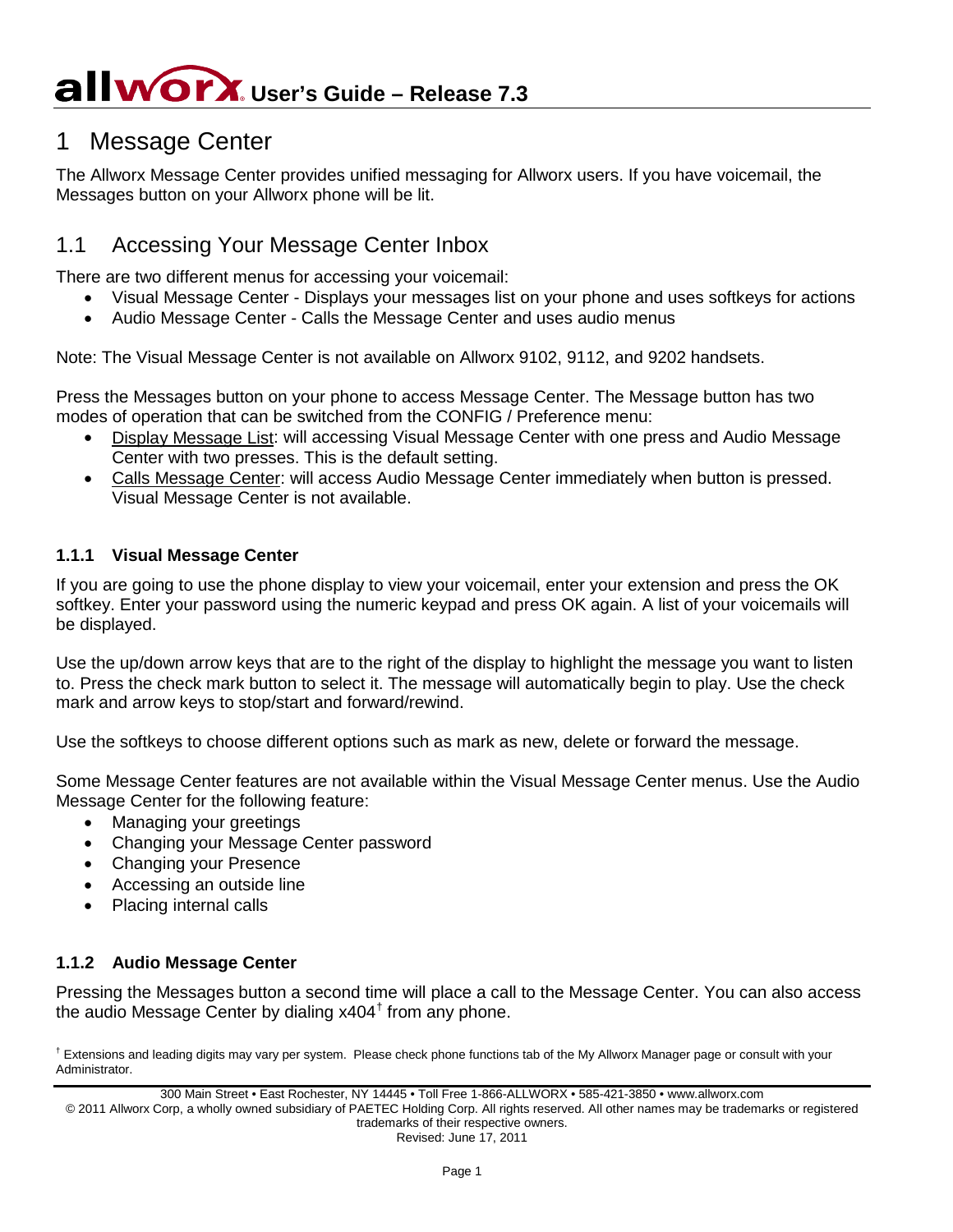When prompted, enter your password using the telephone keypad, followed by the # key. If you do not know your password, see the System Administrator.

Once you are logged into the Message Center, the number of new and saved voicemail and e-mail messages in your inbox will be announced, along with your current Presence setting. The main Message Center menu provides the following options:

| Keys    | <b>Function</b>                                    |
|---------|----------------------------------------------------|
|         | To listen to new voicemail messages                |
| 2       | To listen to saved voicemail messages              |
| 3       | To send a message                                  |
|         | To change your Message Center system settings      |
| 5       | To listen to email messages (10x only)             |
| 6       | To skip to playing saved email messages (10x only) |
|         | To access an outside line (if enabled)             |
| hang up | To end your call                                   |

These shortcut keys are available while listening to any Message Center menu:

- Press # in any menu to go back to the previous menu.
- Press \* in any menu to replay the menu options.

## **1.1.3 Other Ways to Access the Audio Message Center**

There are several other ways to access your Message Center Inbox.

- If you are using someone else's handset, press the Messages button twice, press # and then enter your primary extension followed by the #.
- Dial 6<sup>†</sup> followed by your primary extension (6 + ext.) from any handset or from the Auto Attendant.
- Dial  $404<sup>†</sup>$  $404<sup>†</sup>$  $404<sup>†</sup>$  from any handset or Auto Attendant. When calling from other than an internal handset, you may be prompted for your primary extension.

If the Allworx server is configured with the Multiple Language Pack feature, the Message Center prompts can be played in a language other than English. The alternate language can be used by pressing ## when prompted.

## <span id="page-4-0"></span>1.2 Using the Audio Message Center

## **1.2.1 Listening To Your Voicemail**

From the main Message Center menu, press 1 to hear voicemails then use the following options to manage your voicemail messages:

| nction                   |
|--------------------------|
| To reply to this message |

<span id="page-4-1"></span><sup>†</sup> Extensions and leading digits may vary per system. Please check phone functions tab of the My Allworx Manager page or consult with your Administrator.

300 Main Street • East Rochester, NY 14445 • Toll Free 1-866-ALLWORX • 585-421-3850 • www.allworx.com

© 2011 Allworx Corp, a wholly owned subsidiary of PAETEC Holding Corp. All rights reserved. All other names may be trademarks or registered trademarks of their respective owners.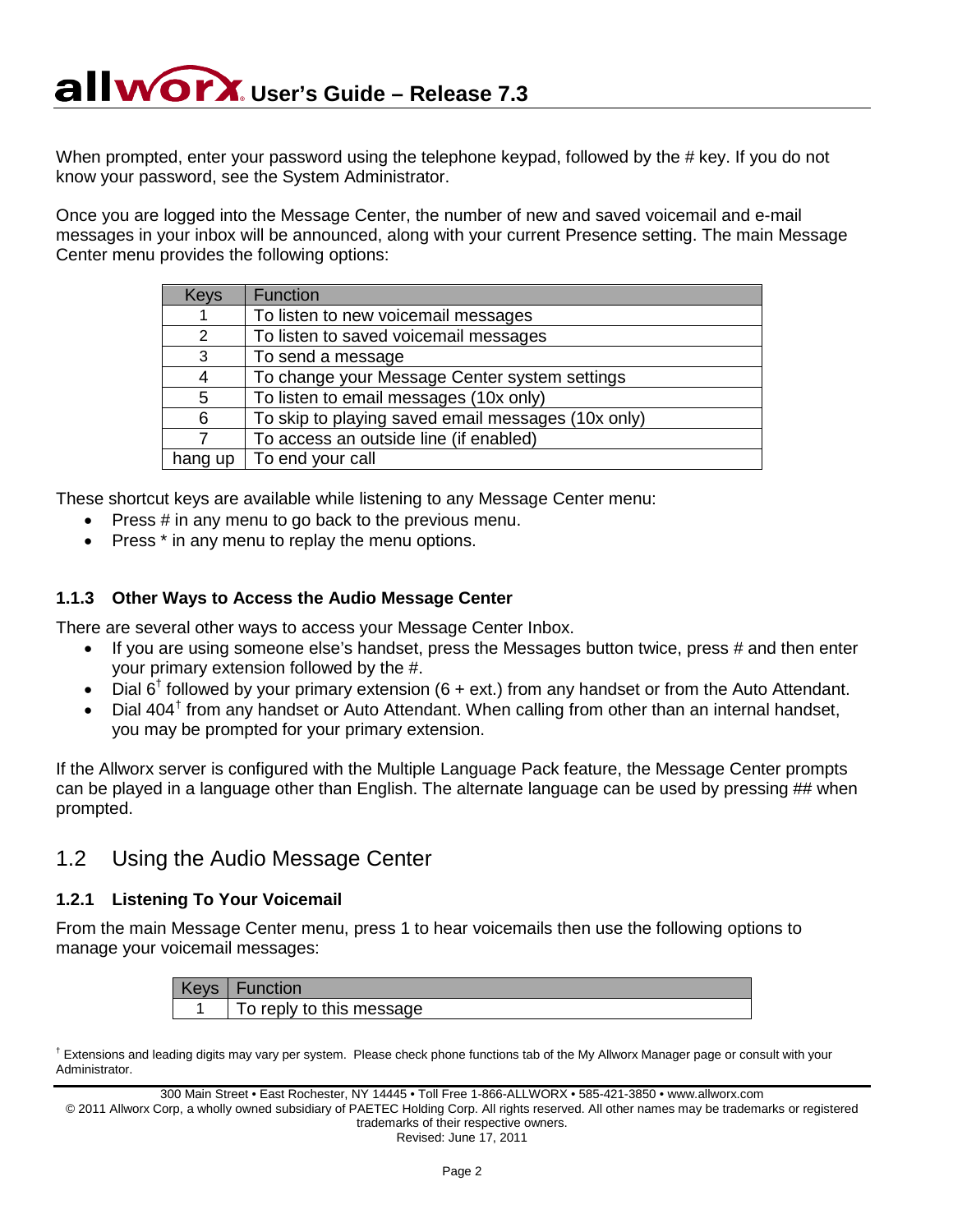| 2 | To forward this message                            |
|---|----------------------------------------------------|
| 3 | To delete the message                              |
| 4 | To replay this message                             |
| 5 | To play the previous message                       |
| 6 | To play the next message                           |
| 9 | To place a call to the user who left the voicemail |

Note: Messages are automatically saved unless you choose to delete them. Option 1 and 9 are only available if an internal user left the voicemail message.

Shortcut Keys:

The functions above can be performed while listening to any voicemail message by entering a \* before the number (e.g. \*1 to reply to a message). The following are additional shortcut keys:

|      | Keys   Function                           |
|------|-------------------------------------------|
| $*7$ | To rewind the message 10 seconds          |
| *R.  | To advance the message forward 10 seconds |
| *#   | To skip to the end of the message         |

## **1.2.2 Replying to Voicemail Messages**

To reply (leave a voicemail) to an internal user that left a message:

- 1. After playing the message, select option 1 (or press \*1 during message playback) to reply to the message.
- 2. The system will prompt you to record a message.
- 3. When you have finished recording, press the # key.

You will be prompted to complete the process as follows:

| Kev          | <b>Function</b>        |
|--------------|------------------------|
| 1 or hang up | To send the message    |
|              | To review your message |
|              | To change your message |

## **1.2.3 Forwarding Voicemail Messages**

To forward messages in your Inbox:

- 1. After playing the message, select option 2 (or press \*2 during message playback) to forward the message.
- 2. The system will prompt you to enter the first extension to which you wish to forward the message. The system will play the selected user's name then prompt for the next extension. You can enter another extension, press  $9^{\dagger}$  to forward the message to every voicemail user (if enabled), or press the # key to finish. Repeat this process until all extensions are entered.
- 3. You will be prompted to record a message to precede the forwarded message.
- 4. When you have finished recording, press the # key.
- 5. You will be prompted to complete the process as follows:

<span id="page-5-0"></span>† Digits may vary per system. Please check phone functions tab of the My Allworx Manager page or consult with your Administrator.

300 Main Street • East Rochester, NY 14445 • Toll Free 1-866-ALLWORX • 585-421-3850 • www.allworx.com

© 2011 Allworx Corp, a wholly owned subsidiary of PAETEC Holding Corp. All rights reserved. All other names may be trademarks or registered trademarks of their respective owners.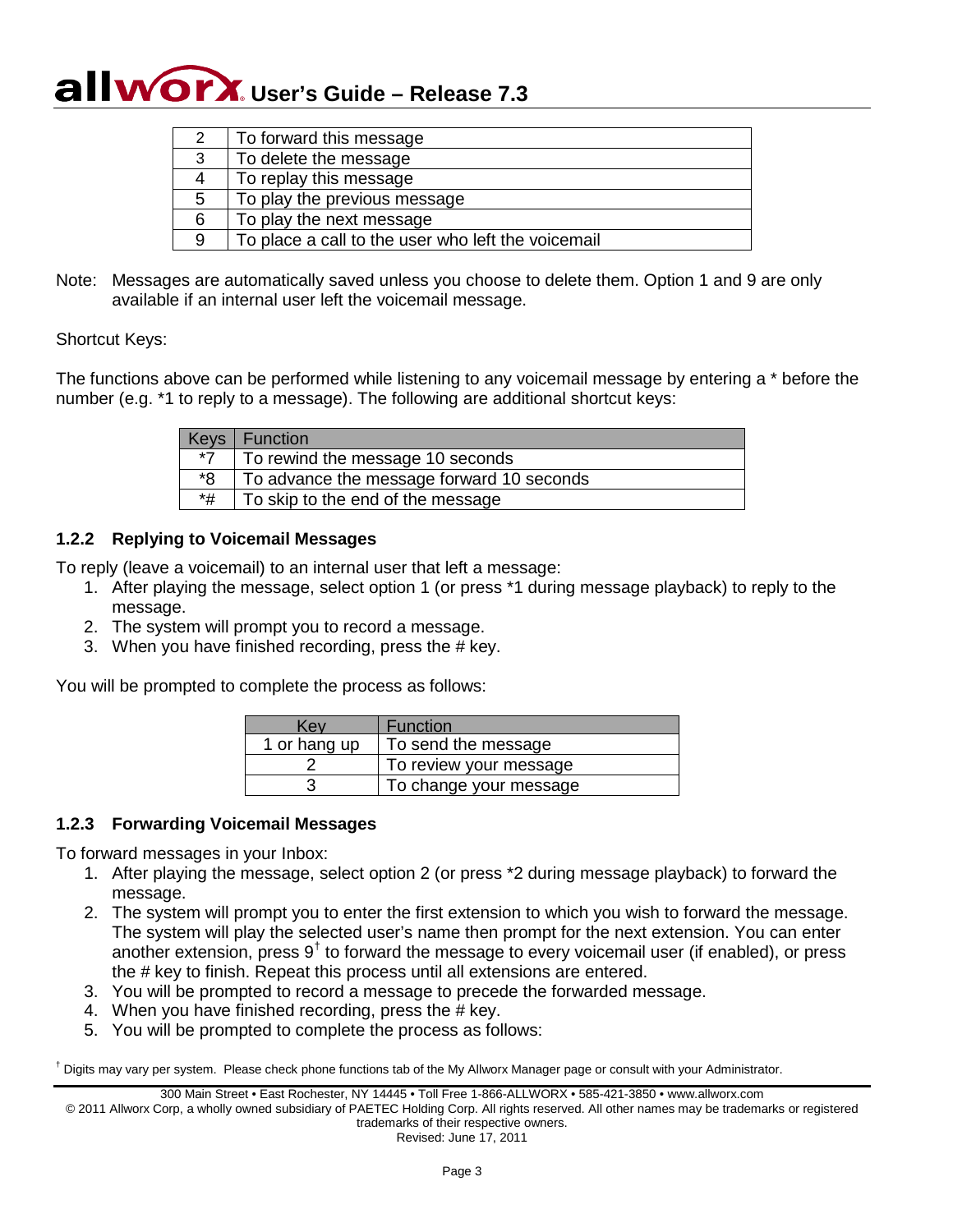| Key          | Function               |
|--------------|------------------------|
| 1 or hang up | To send the message    |
|              | To review your message |
|              | To change your message |

#### **1.2.4 Sending Voicemail Messages**

To record and send a new message to other users or Message Aliases:

- 1. From the main Message Center menu, press 3.
- 2. The system will prompt you to enter the first extension or Alias to which you wish to send the message. The system will play the selected user's name then prompt for the next extension. You can enter another extension or alias, press  $9<sup>†</sup>$  to send the message to every voicemail user (if enabled), or press the # key to finish. Repeat this process until all extensions have been entered.
- 3. You will be prompted to begin recording.
- 4. When you have finished recording, press the # key.
- 5. You will be prompted to complete the process as follows:

| Kev          | Function               |
|--------------|------------------------|
| 1 or hang up | To send the message    |
|              | To review your message |
|              | To change your message |

Voicemails can be left directly for users without accessing the Message Center. Dial (or transfer a caller to)  $3<sup>†</sup>$  + extension to leave a message.

#### **1.2.5 Changing Message Center Settings**

Select Option 4 from the main Message Center menu to change the Message Center settings. The following are available:

| Key     | <b>Function</b>                      |
|---------|--------------------------------------|
| 1       | To change your Presence setting      |
| 2       | To change the recording of your name |
| 3       | To manage your greetings             |
| 5       | To change your password              |
| $\star$ | To listen to the choices again       |

#### **1.2.6 Changing Presence Setting**

- 1. Select Option 1 to change the Presence setting. The current Presence will be announced.
- 2. Select one of the following options:

| <b>Function</b> |
|-----------------|
| In Office       |

<sup>300</sup> Main Street • East Rochester, NY 14445 • Toll Free 1-866-ALLWORX • 585-421-3850 • www.allworx.com

© 2011 Allworx Corp, a wholly owned subsidiary of PAETEC Holding Corp. All rights reserved. All other names may be trademarks or registered trademarks of their respective owners.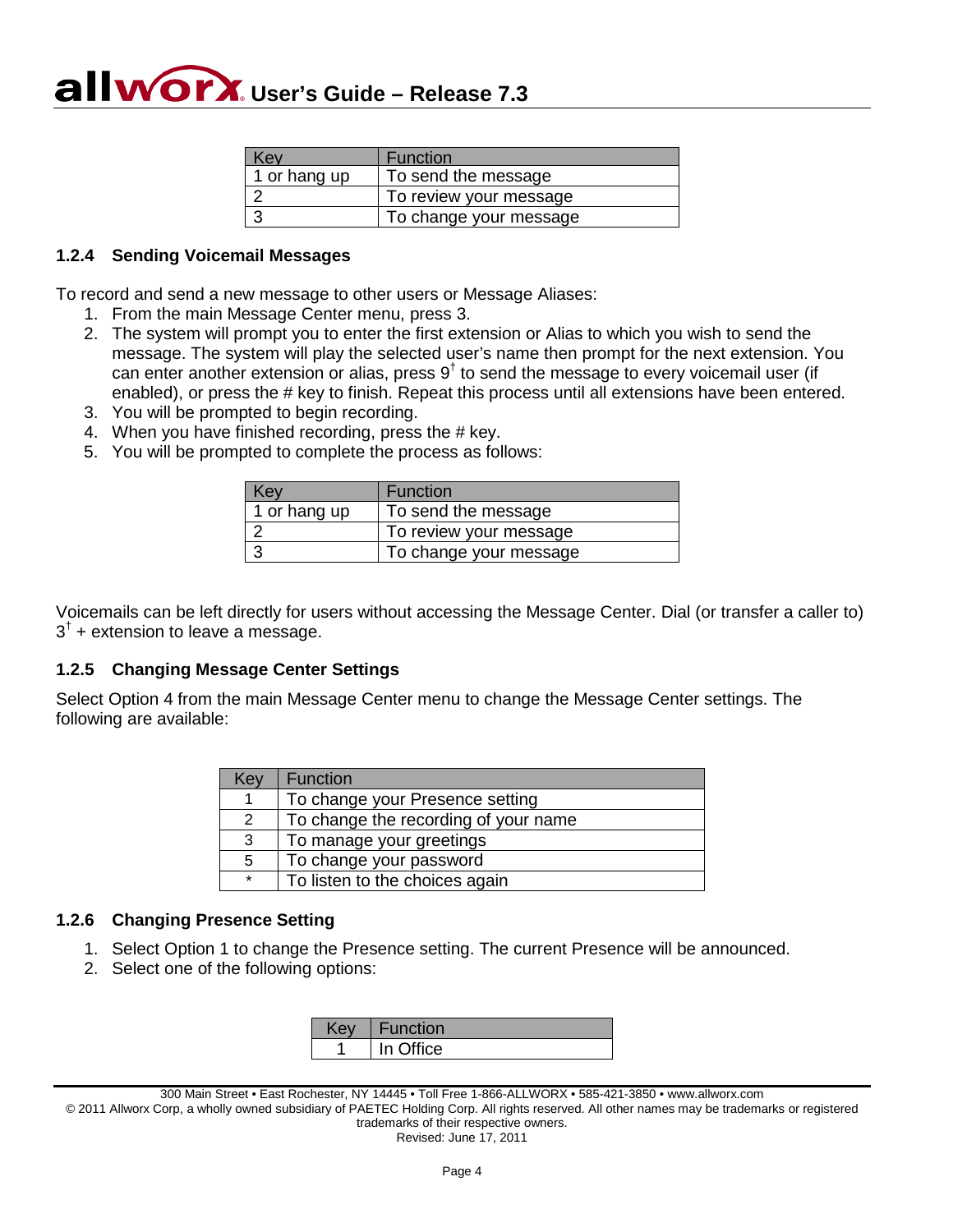|   | At A Meeting     |
|---|------------------|
| З | On Vacation      |
|   | On Business Trip |
| 5 | At Home          |
|   | Away             |
|   | <b>Busy</b>      |

## **1.2.7 Change the Recording of Your Name**

1. Select Option 2 to change the recording of your name. The system will play your current name recording for you to review and offer the following options:

| Key | ∣ Function                    |
|-----|-------------------------------|
|     | To change your name recording |
|     | To review your name recording |

2. Select Option 2 to create or change the recording of your name. Listen to the prompts then record your name. Press the # key when you have finished. The system will offer the following options:

| Key           | <b>Function</b>                        |
|---------------|----------------------------------------|
|               | To save your name recording            |
| $\mathcal{P}$ | To change your name recording          |
| 3             | To review your name recording          |
| #             | To cancel changing your name recording |

## <span id="page-7-0"></span>**1.2.8 Manage Greetings**

Note: Callers can skip your greetings by pressing # during the greeting.

- 1. Log into the Message Center.
- 2. Select Option 3 to manage the recordings of your default and Presence greetings.

| Key | <b>Function</b>                          |
|-----|------------------------------------------|
| 0   | To manage your Default greeting          |
| 1   | To manage your In Office greeting        |
| 2   | To manage your At a Meeting greeting     |
| 3   | To manage your On Vacation greeting      |
| 4   | To manage your On Business Trip greeting |
| 5   | To manage your At Home greeting          |
| 6   | To manage your Away greeting             |
| 7   | To manage your Busy greeting             |

- Note: The default greeting is used for all presences that do not have a greeting recorded.
	- 3. Select the greeting to be managed. If a greeting has not been recorded the only option available will be option 1 "To record your {Presence} greeting". After the greeting has been recorded the following options are available:

© 2011 Allworx Corp, a wholly owned subsidiary of PAETEC Holding Corp. All rights reserved. All other names may be trademarks or registered trademarks of their respective owners.

<sup>300</sup> Main Street • East Rochester, NY 14445 • Toll Free 1-866-ALLWORX • 585-421-3850 • www.allworx.com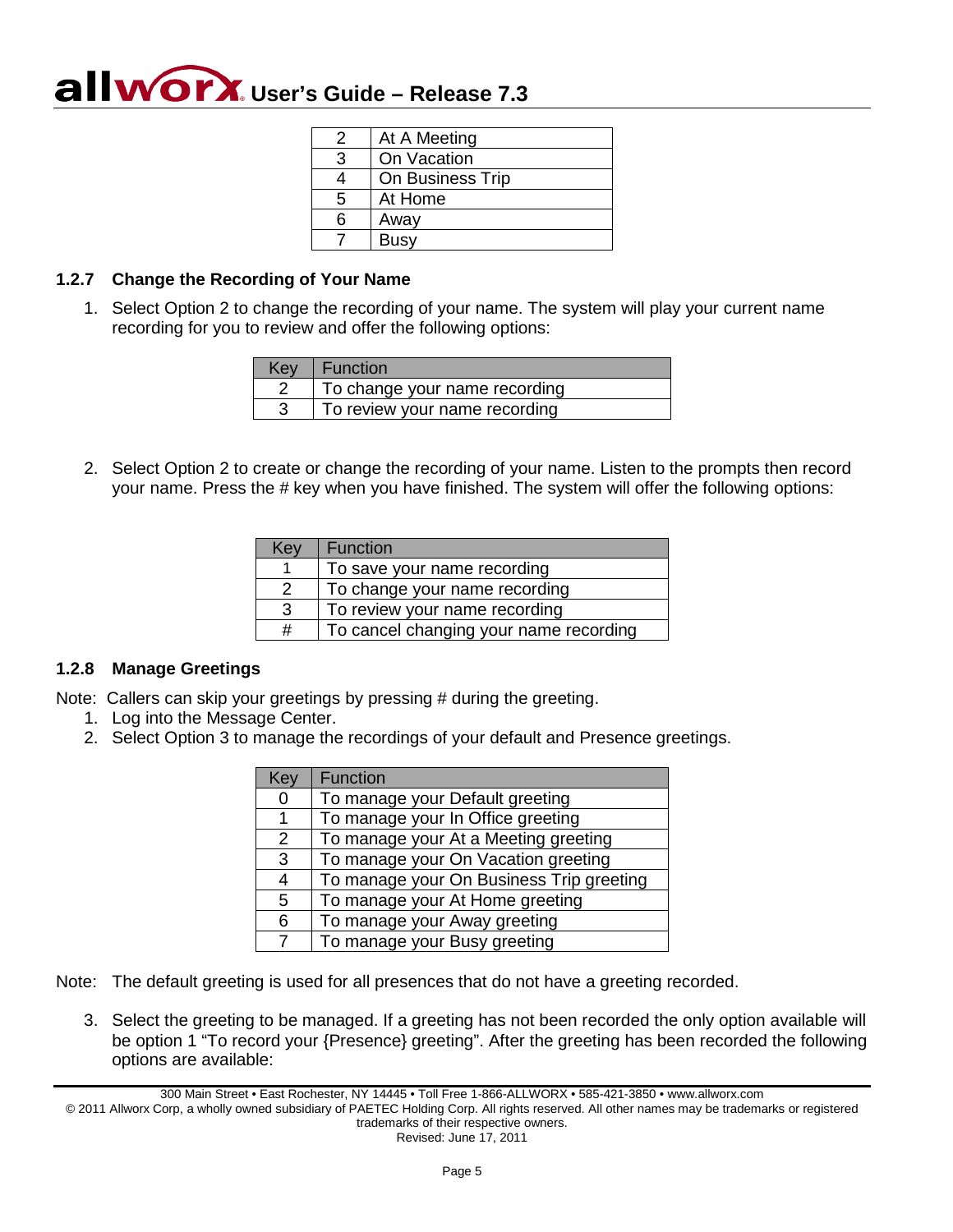| Key | <b>Function</b>                      |
|-----|--------------------------------------|
| 1   | To save your {Presence} greeting     |
| 2   | To review your greeting              |
| 3   | To change your greeting              |
| #   | To quit without saving your greeting |

Note: Be sure to select Option 1 when done to save the greeting.

#### **1.2.9 Change Message Center Password**

- 1. Log into your Message Center Inbox.
- 2. Select Option 5 to change your password.
- 3. Your password must be at least 4 digits long. Follow the prompts to enter and confirm your new password.

#### **1.2.10 Accessing an Outside Line**

If the System Administrator has given you permission to access outside lines from within the Message Center, you will be able to make external calls by pressing 7 from within from the main Message Center menu. This permits making calls from off-site locations using the company's outside lines and Caller ID.

Tips for using this feature:

- Pressing 7 provides a dial tone from which external phone numbers can be dialed.
- Numbers are dialed directly. You do NOT need to dial  $9^{\dagger}$  or 78<sup>†</sup>+PIN before the phone number.
- To disconnect (hang up) the call and return to the dial tone, press \*#.
- Once you have connected an external call, if the external party hangs up you will get a dial tone from which additional calls can be placed.
- To return to the main menu from the dial tone, press \* #, and then re-enter your Message Center password followed by #.

Note: The ability to hang up a call and return to a dial tone using  $*$ # is not available for certain combinations of originating phones and outside lines. See the System Administrator for more information.

## **1.2.11 Placing Internal Calls within Message Center**

From the main Message Center menu, you can call any internal extension. Dial \* plus the extension.

Note: The Message Center audio prompts do not mention this option.

For Example: Mary calls her voicemail from home. She listens to three new messages and then decides she needs to call John. Mary enters \*101 and is immediately transferred to John.

© 2011 Allworx Corp, a wholly owned subsidiary of PAETEC Holding Corp. All rights reserved. All other names may be trademarks or registered trademarks of their respective owners.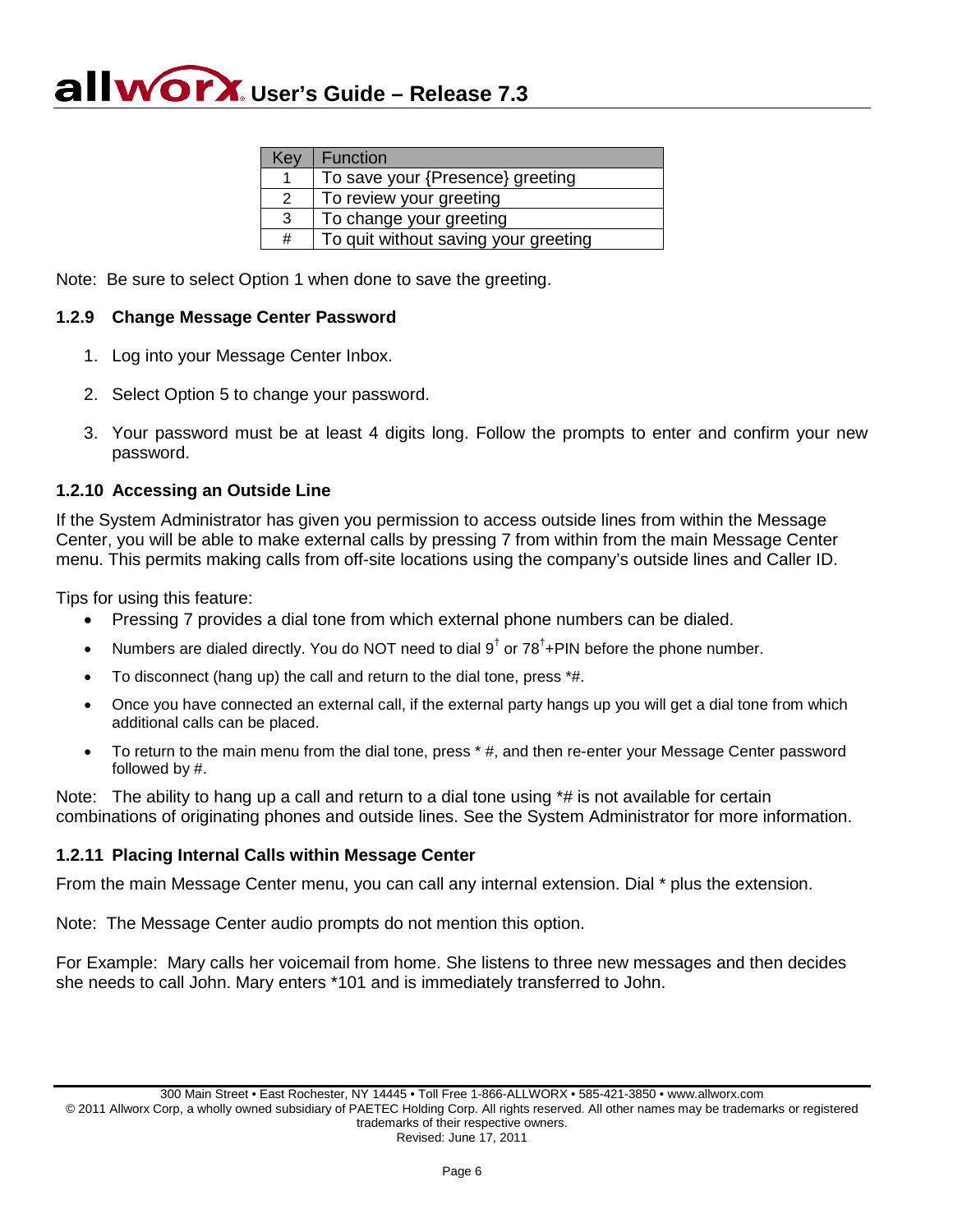# <span id="page-9-0"></span>1.3 Placing Internal Calls when Leaving a Voicemail

If your call to an internal extension is directed to Allworx voicemail, it is possible to dial any other internal extension. This is accomplished by dialing  $*$  plus the extension or "0"  $\dagger$  (without the  $*$ ) for the operator. If this is done during the playing of the user's outgoing message, the call will be placed immediately. If it is done during or after leaving a message, the message will be delivered and then you will be transferred to the extension you dialed.

For example: Mary calls John's extension but he is not at his desk so his voicemail answers. Mary decides she would rather talk to Jim instead of leaving John a voicemail. She dials \*102 and is immediately transferred to Jim's extension.

You may want to mention this in your voicemail greeting, to assist callers. For example: When Mary is on the road she records her voicemail greeting to say: "Hi this is Mary. I am traveling today. If you need to speak to someone immediately, please dial \*100 now to reach Jack (or  $0^{\dagger}$  for the operator), otherwise leave a message at the beep."

<span id="page-9-1"></span>Note: Leaving a pause at the end of the greeting gives callers time to enter the extension before the beep.

## 1.4 Announce Only Call Handling

Users can configure their voicemail to prevent callers from leaving message. The option is separate for each presence setting.

To configure Announce Only Call Handling:

- 1. If you have not already done so, record a greeting for the Presence that will be used for Announce Only. Do this using the procedure in Section [1.4.3, Manage Greetings.](#page-7-0) After you have completed recording and saving the greeting, hang up.
- 2. Log into the Allworx Message Center
- 3. Press 4: To change your Message Center system settings
- 4. Press 3: To manage your greetings
- 5. Press 0 7: Choose the default or desired Presence greeting
- 6. Press 4: To prevent callers from leaving messages

300 Main Street • East Rochester, NY 14445 • Toll Free 1-866-ALLWORX • 585-421-3850 • www.allworx.com

<span id="page-9-2"></span><sup>†</sup> Digit may vary per system. Please check phone functions tab of the My Allworx Manager page or consult with your Administrator.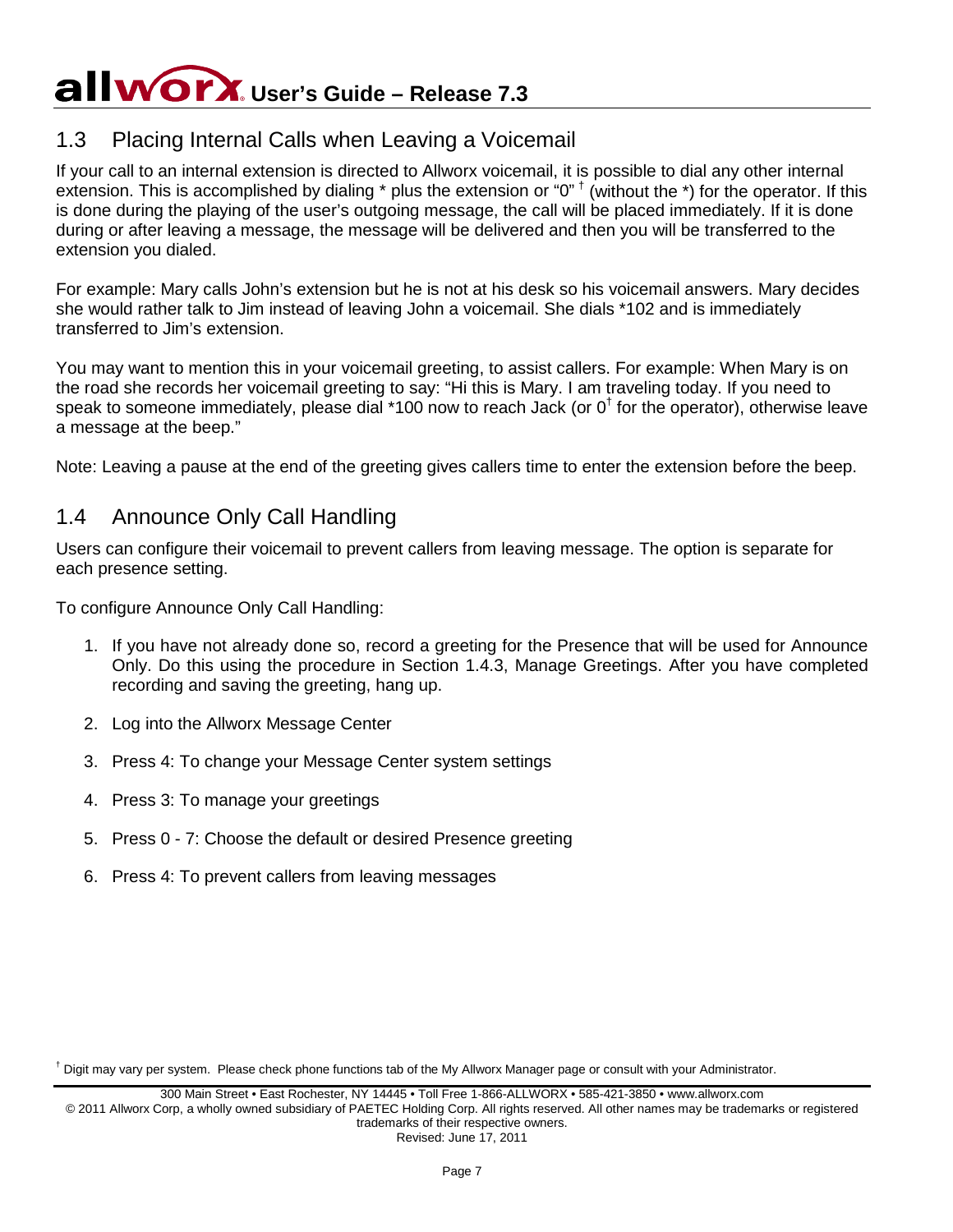# <span id="page-10-0"></span>2 My Allworx Manager

The Allworx system provides an internal website for users to access system information and configure certain personal setting. The following items are available:

- **My Call Details**
- My Conferences
- **My Extension**
- **My Presence**
- **Directory**
- **Distribution Lists**
- Call Queue Statistics
- **Phone Functions**
- Note: Some items in the list above are available as tabs on the main My Allworx Manager page. Permission is required to access others. See the System Administrator.

# <span id="page-10-1"></span>2.1 Accessing My Allworx Manager

Open a web browser and enter the Allworx server's LAN address into the address box. Example: [http://192.168.2.254](http://192.168.2.254/)

Note: The server's address may have been changed by the System Administrator. If the address above does not work, see the System Administrator.

# <span id="page-10-2"></span>2.2 Logging In

To gain access to additional features and configuration settings:

- 1. Click the Login button.
- 2. Enter the username and Message Center password.
- 3. Select the Submit button.

# <span id="page-10-3"></span>2.3 Available Information and Settings

Some of these are privileged options and must be enabled by the System Administrator.

## **My Call Details**

A list of recent calls with the date, time, incoming or dialed phone number, and Caller ID are listed.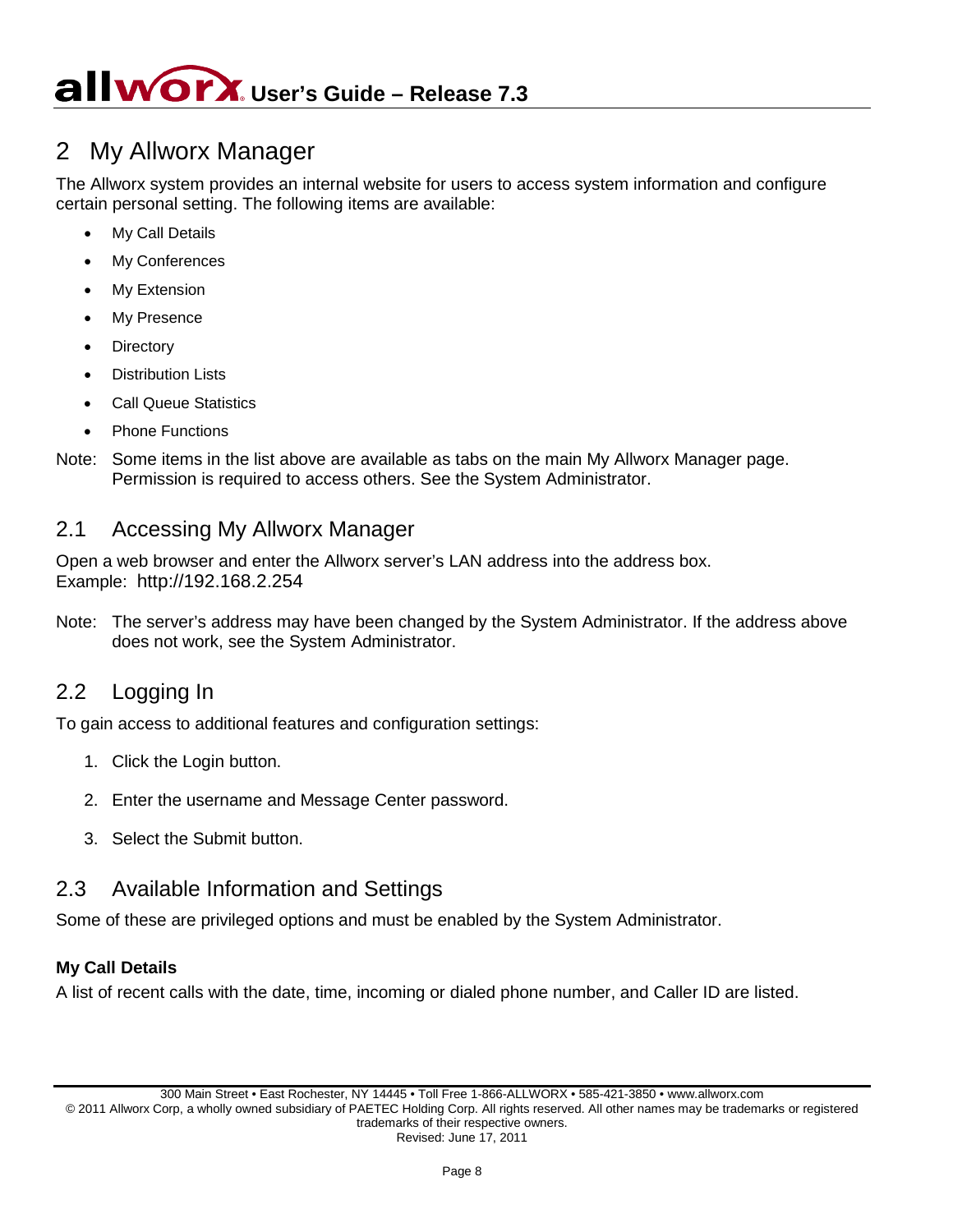## **My Conferences (privileged)**

Allows users to schedule conference bridges using the Allworx Conference Center. The System Administrator can provide permission for individual users to create conferences. See Section [3, My](#page-13-0)  [Conferences,](#page-13-0) for information regarding the creation and moderating of conferences.

## **My Extension (privileged)**

Displays the path that incoming calls to their extension take, such as to their phone or other phones, voicemail inbox, or to external numbers (see Follow-Me-Anywhere Calling). The System Administrator can provide permission for individual users to modify the call routes. See Section [4, My Extension,](#page-18-0) for information on call routes.

## **My Presence**

Users can change their presence setting (e.g. In Office, On Business Trip), which controls the routing of incoming calls to the extension. The presence is visible to other users on the Directory tab of My Allworx Manager. See Section [5, My Presence,](#page-26-0) for information on setting the presence.

#### **Directory**

Provides a listing of all Allworx users with their extensions and presences.

## **Distribution Lists**

Provides a listing of all company email distribution lists.

## **Call Queue Statistics (privileged)**

Provides data on all Allworx call queues. Queue managers should contact the System Administrator for permission to reset collection of these statistics.

## **Phone Features**

Provides usage instructions for Allworx phone and calling features.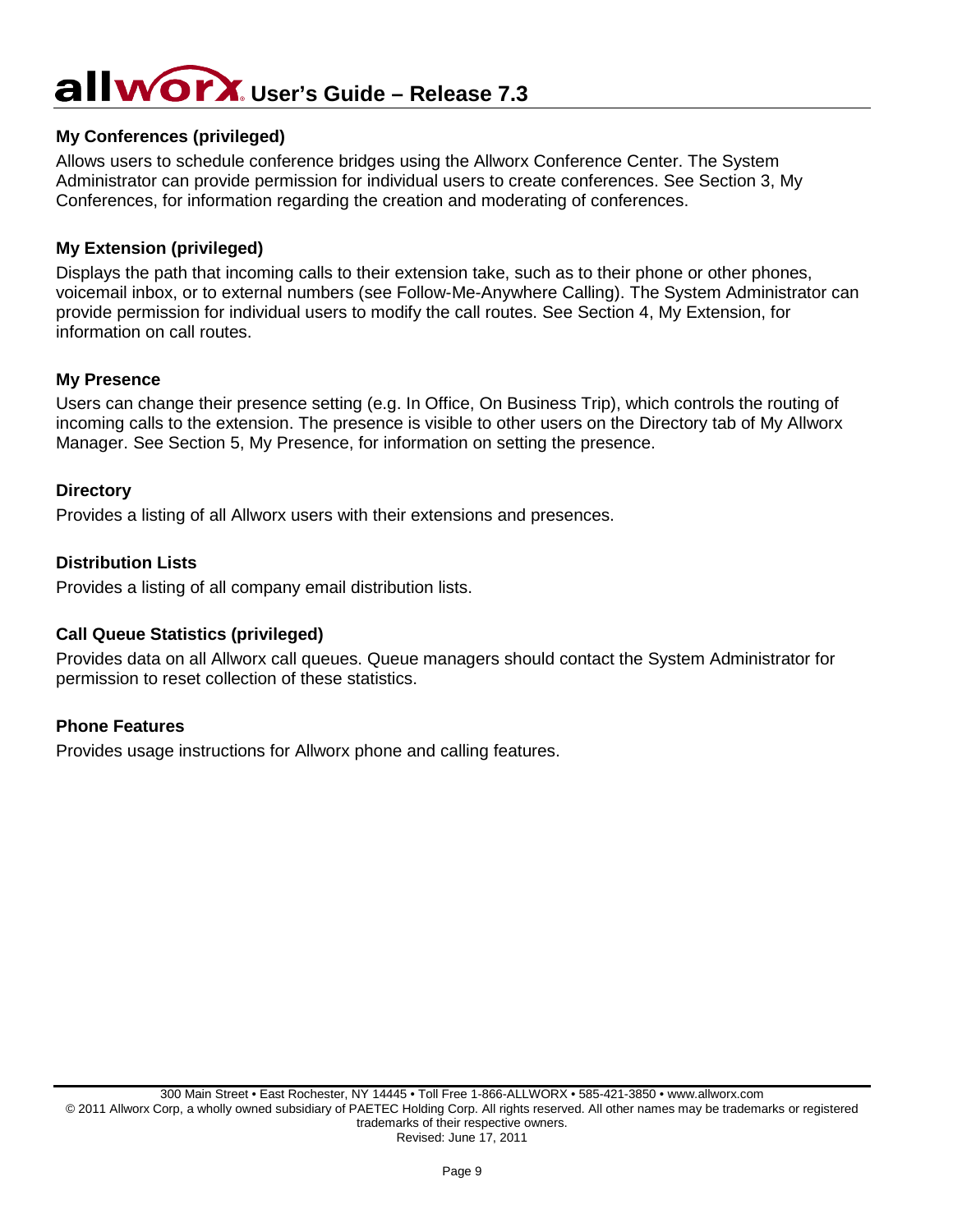Logout Welcome, Alex Smith (asmith)

# allworx

## **My Allworx Manager**

| My Call Details           | <b>Directory</b>             |                          |            |
|---------------------------|------------------------------|--------------------------|------------|
|                           |                              | <b>Users</b>             |            |
| My Conferences            | Name                         | Extension                | Email      |
|                           | <b>Administrator, System</b> | 1199 (in office)         | admin      |
| My Extension              | <b>Albright, Peter</b>       | 1101 (in office)         | palbright  |
|                           | Allright, Jane               | 1105 (in office)         | jallright  |
| My Presence               | <b>Annabel, Thomas</b>       | 1102 (in office)         | tannabel   |
|                           | Copper, Mary                 | 1100 (in office)         | mcopper    |
| <b>Directory</b>          | Rochester, James A           | 1106 (in office)         | jrochester |
|                           | <b>Smith, Alex</b>           | 1103 (in office)         | asmith     |
| <b>Distribution Lists</b> | <b>Umbridge, Noel A</b>      | 1104 (in office)         | numbridge  |
|                           |                              |                          |            |
| Call Queue Stats          |                              | <b>System Extensions</b> |            |
|                           | Description                  | Extension                |            |
| <b>Phone Functions</b>    | Operator                     | 0                        |            |
|                           | <b>Internal Sales Team</b>   | 2500                     |            |
| <b>Shared Files</b>       | M0 - Engineering             | 2510                     |            |
|                           | M1 - Sales                   | 2511                     |            |
|                           | Q0 - Tech Support Tier 1     | 2650                     |            |
|                           | Q1 - Tech Support Tier 2     | 2651                     |            |
|                           | Q2 - Marketing               | 2652                     |            |
|                           |                              |                          |            |
|                           |                              | <b>Remote Allworx</b>    |            |
|                           | Description                  | <b>Extension Prefix</b>  |            |
|                           | Chicago Office               | 6000                     |            |
|                           |                              |                          |            |

**Figure 2.1**

300 Main Street • East Rochester, NY 14445 • Toll Free 1-866-ALLWORX • 585-421-3850 • www.allworx.com © 2011 Allworx Corp, a wholly owned subsidiary of PAETEC Holding Corp. All rights reserved. All other names may be trademarks or registered trademarks of their respective owners. Revised: June 17, 2011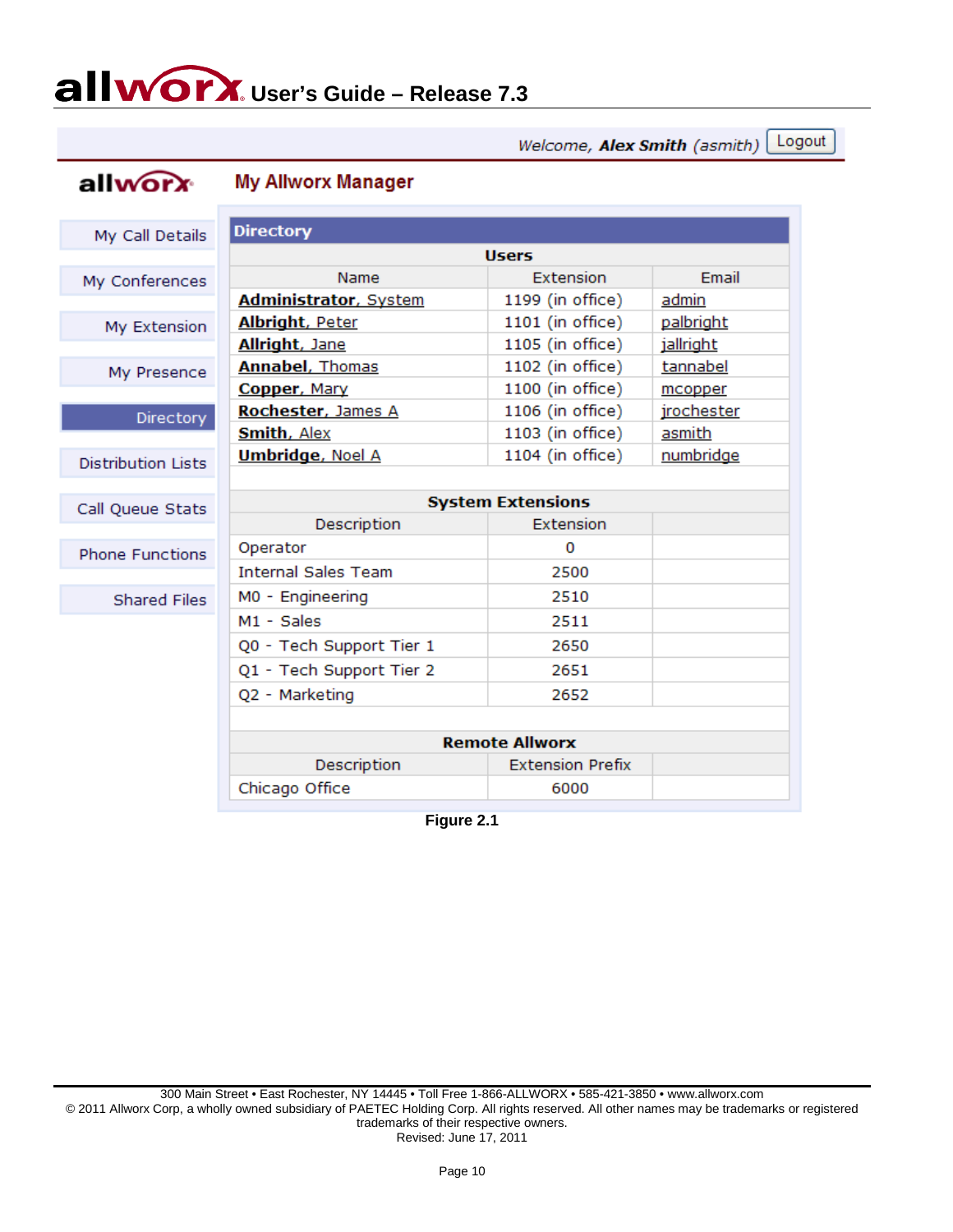# <span id="page-13-0"></span>3 My Conferences

The Allworx Conference Center provides a method of reserving conference bridges provided by the Allworx server. It also offers password-restricted access to the conference for attendees.

The Allworx Conference Center allows for both scheduled and unscheduled conferences. Unscheduled conferences are considered unplanned or not previously scheduled using the scheduling feature. Specific Conference IDs have been designated for the unscheduled conferences. Verify the passwords of the unscheduled conferences before using with the System Administrator, since a he or she has the ability to change the passwords.

The Conference IDs for unscheduled conferences are available with the default passwords shown in the table below.

| <b>Server</b> | <b>Conference</b> | <b>Password</b> |
|---------------|-------------------|-----------------|
|               | ID                |                 |
| 6x, 24x, 48x  | 480               | 480             |
| 24x, 48x      | 481               | 481             |
| 24x, 48x      | 482               | 482             |
| 24x, 48x      | 483               | 483             |

<span id="page-13-1"></span>Note: The Conference Center requires the Conference Center Feature Key.

## 3.1 My Conferences

Conferences are scheduled using the My Allworx Manager website (See Section [2,](#page-10-0) [My Allworx Manager](#page-10-0) for more information).

Select the My Conferences tab. If permission to schedule conferences has been given by the System Administrator, the add conference link will displayed at the top of the My Conferences table.

Note: If the Conference Center feature has not been purchased or installed, the options will not appear on the My Conferences tab.

## **3.1.1 Scheduled / Unscheduled Conferences**

Any conferences of which the user is the Creator or Moderator will be listed on the page. When using this feature for the first time, a message will be displayed stating "You are not the creator or moderator of any conferences." Once conferences have been created, the following information will be viewable for each conference:

- Conference Description Explanation associated with the conference to identify its purpose.
- Conference ID Unique numeric identifier, automatically assigned by the system, to be used by attendees to gain access to the conference.
- Conference Password Numeric PIN code used to restrict access to the conference for attendees.
- Creator User who scheduled the conference and has the ability to modify, delete, end the conference, view statistics, and disconnect participants.

© 2011 Allworx Corp, a wholly owned subsidiary of PAETEC Holding Corp. All rights reserved. All other names may be trademarks or registered trademarks of their respective owners.

<sup>300</sup> Main Street • East Rochester, NY 14445 • Toll Free 1-866-ALLWORX • 585-421-3850 • www.allworx.com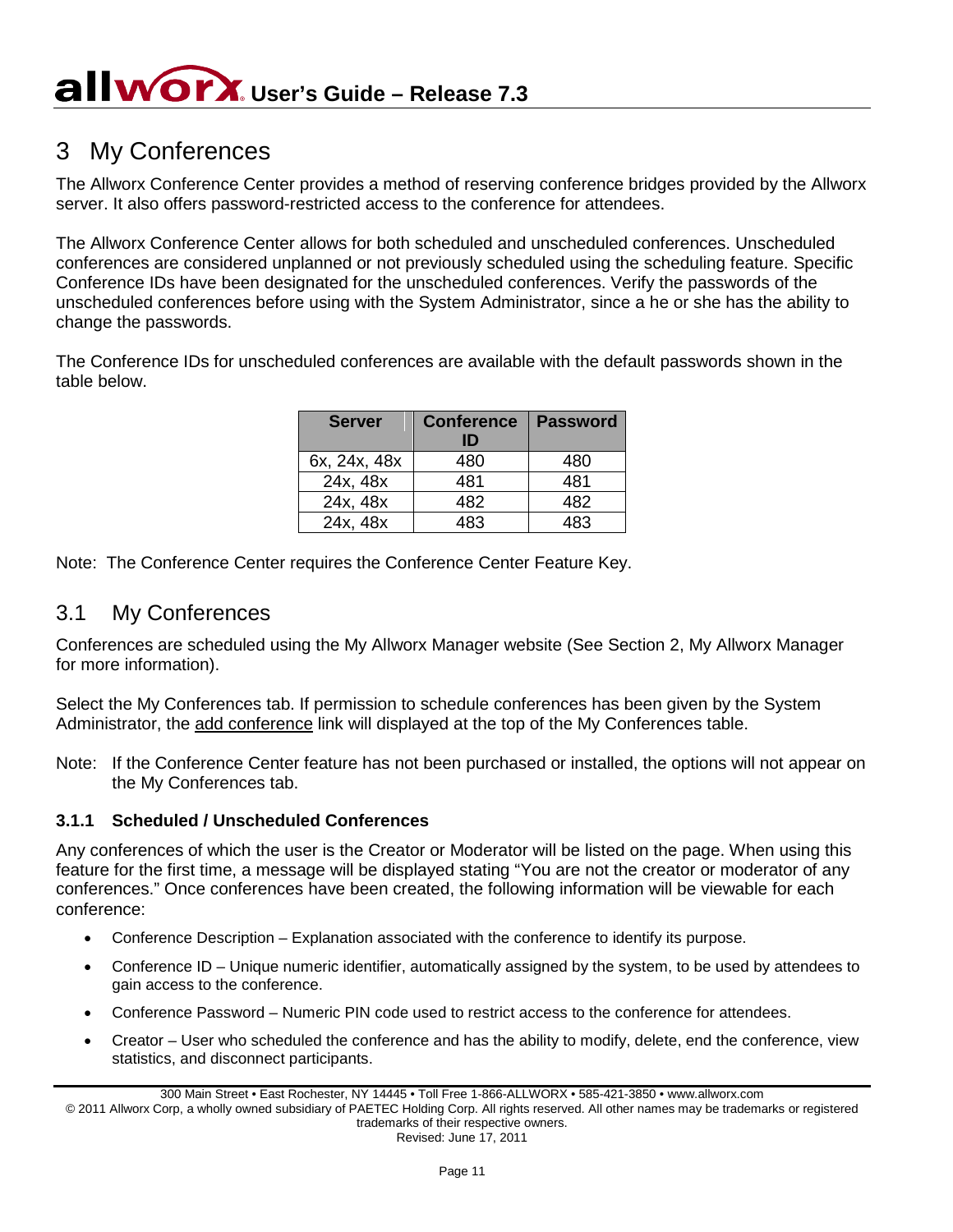- Moderator Can modify, delete, end the conference, view statistics, and disconnect participants. A user can be a Moderator without having permission to create conferences.
- **State** 
	- o Active A scheduled conference that is available to be joined by attendees. It will remain active until the duration has been reached and all attendees have exited.
	- o Queued A conference that has not reached its scheduled start time.
	- $\circ$  Expired A conference that is past its scheduled duration with no attendees in the conference.
	- $\circ$  Cancelled A conference that was ended by either the Creator or Moderator.
	- o Enabled An unscheduled conference that the System Administrator has made usable for all callers to access.
	- o Disabled An unscheduled conference where the System Administrator has restricted access to any callers.
- Date and Time When the conference is scheduled to take place. This field is not displayed for unscheduled conferences.
- Repetition How often the conference will occur.

The image below shows an example of four conferences:

- 1. Feature Team Meeting A conference with two users joined.
- 2. Quarterly Meeting A conference scheduled to repeat once a month.
- 3. Conference A An unscheduled conference that the user is the Moderator of. Note: The System Administrator is always the Creator of any unscheduled conferences.
- 4. Sales Conference A scheduled conference that is past its scheduled duration. The conference date and time can be modified to a future time in order to keep the same Conference ID and password for convenience.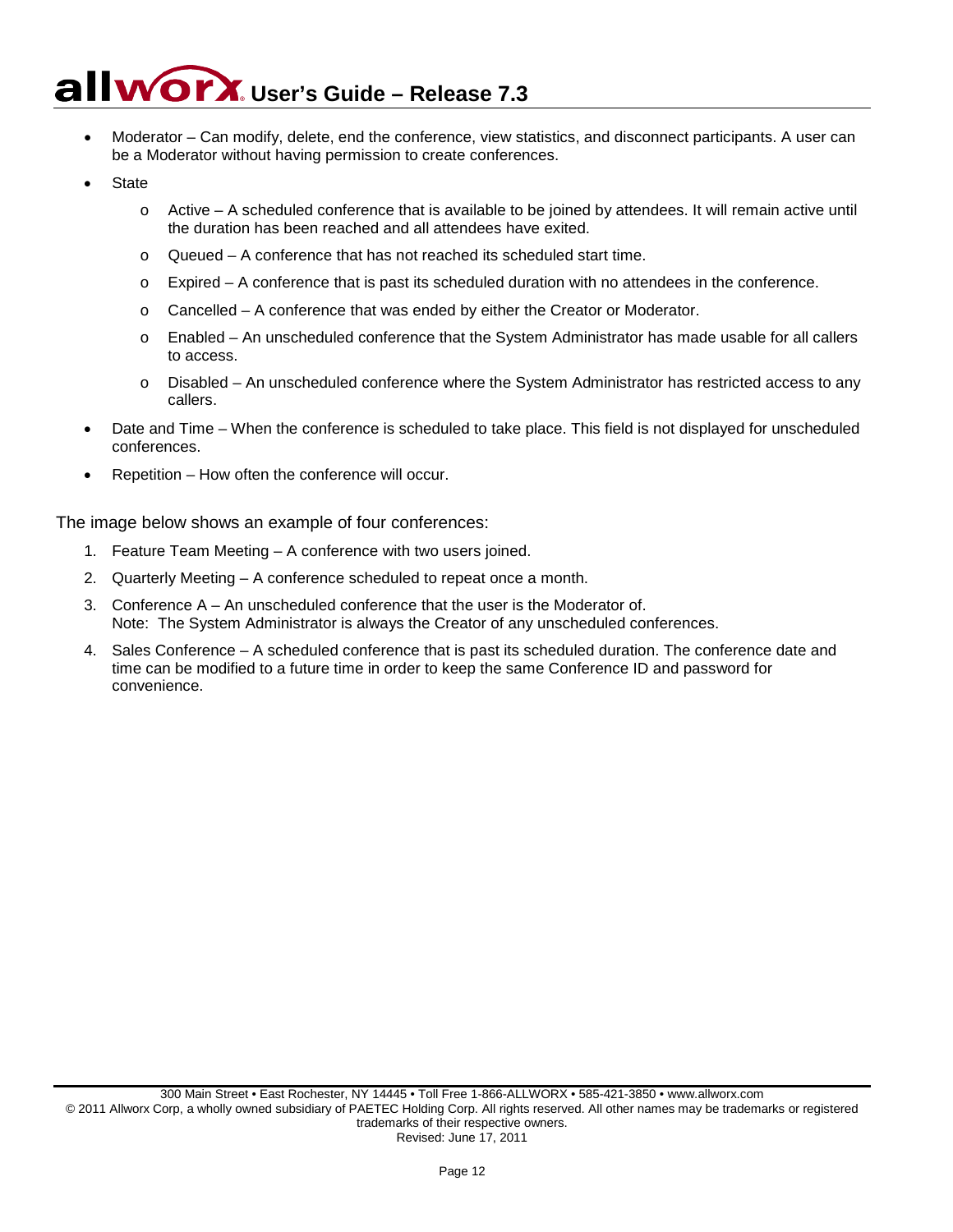| refresh page                                                  |         |
|---------------------------------------------------------------|---------|
| Feature Team Meeting end conference                           | active  |
| February 2, 2007 2:25pm - 2:40pm                              |         |
| ID: 8428 Password: 1234                                       |         |
| Creator: u0 Moderator: u0                                     |         |
| user 1 (101)<br>Entered: 2:27pm                               | Remove  |
| User 55 (6000155)<br>Entered: 2:27pm                          | Remove  |
|                                                               |         |
| Quarterly Meeting modify delete                               | queued  |
| February 3, 2007 10:00am - 10:30am<br>(repeats every 28 days) |         |
| ID: 1483 Password: 1234                                       |         |
| Creator: u1 Moderator: u0                                     |         |
| <b>Conference A</b> (unscheduled) modify                      | enabled |
| ID: 480 Password: 480                                         |         |
| Creator: admin Moderator: u0                                  |         |
|                                                               |         |
| Sales Conference modify delete                                | expired |
| February 2, 2007 2:10pm - 2:25pm                              |         |
| ID: 6785 Password: 1234                                       |         |
| Creator: u0 Moderator: u0                                     |         |

**Figure 3.1**

Note: All expired or cancelled conferences that are older than 30 days will be automatically deleted the next time the server is rebooted.

## **3.1.2 Creator / Moderator**

The Creator and Moderator of a conference can:

- End an active conference, which will disconnect all members currently logged in.
- Modify a conference.
- Delete a conference.
- View the participants and the time they joined the active conference.
- Disconnect an attendee by selecting the Remove button.
- Note: The My Conferences page will not automatically update when new participants join a conference. Use the refresh page link to update the display.

© 2011 Allworx Corp, a wholly owned subsidiary of PAETEC Holding Corp. All rights reserved. All other names may be trademarks or registered trademarks of their respective owners.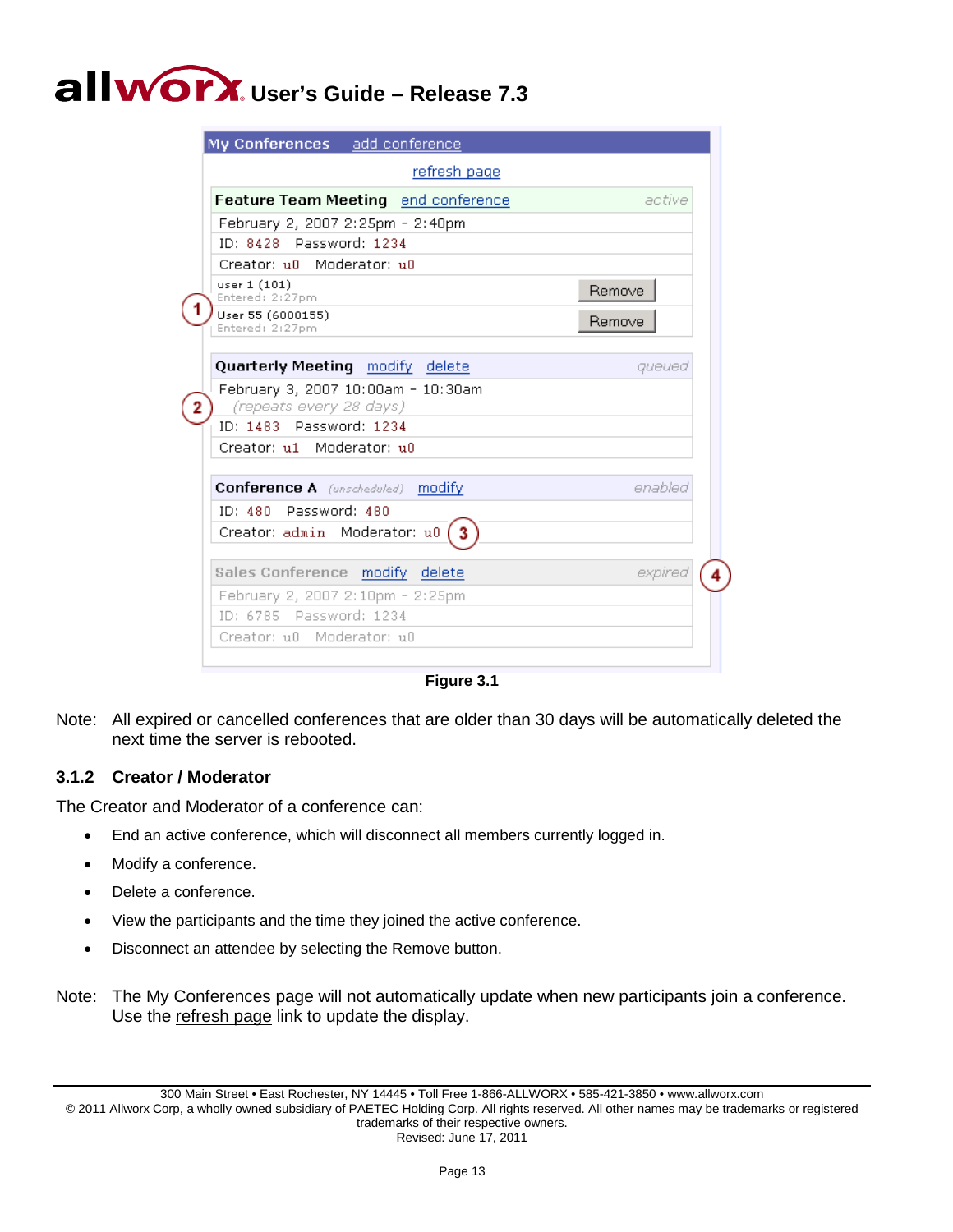# <span id="page-16-0"></span>3.2 Schedule a Conference

- 1. Log into My Allworx Manager. (See Section [2.2, Logging In,](#page-10-2) under [My Allworx Manager,](#page-10-0) for instructions)
- 2. Select the My Conference tab then click the <u>add conference</u> link. If the link is not shown, you do not have permission to create conferences
- 3. Enter a description.
- 4. Assign a password to be given to all conference attendees or use the default password provided.
- 5. Designate a Moderator from the drop down list of current users in the Allworx system. If you do not want another user to have rights to the conference, choose your own username (Default).
- 6. Select the month, day, and year the conference is to begin. The default is the current date.
- 7. Use the drop down lists to modify the start time of the conference. The default time is rounded to the nearest 5 minutes of the current time to allow a conference to start immediately.
- 8. Choose the anticipated duration of the conference between 15 minutes and 10 hours. Duration times are in intervals of 15 minutes.
- 9. Set the pre-join time, which gives attendees the ability to call into a conference before the scheduled conference start time. The default is set to 5 minutes.
- 10. Select how often the conference is to repeat.
	- 0 One time only (Default)
	- $\bullet$  1 Daily
	- 7 Once a week
	- 14 Every 2 weeks
	- 21 Every 3 weeks
	- 28 Every 4 weeks

Note: The conference ID is assigned automatically once the Add Conference button has been selected.

The 6x server only allows for one (1) conference to be active at a time, whereas the 24x and 48x allow four (4) conferences to be active at the same time. The Available times: box on the right side of the page will show the allowable time frame for scheduling a conference to avoid any conflicts with previously scheduled conferences by yourself or other users. A list of any conflicting conferences will appear below the add conference form.

# <span id="page-16-1"></span>3.3 Joining a Conference

The Conference Center is accessed using extension 408<sup>[†](#page-16-2)</sup>:

- Dial the extension from any internal or remote handset.
- If calling from an outside line:
	- o Dial the extension while in the Auto Attendant

300 Main Street • East Rochester, NY 14445 • Toll Free 1-866-ALLWORX • 585-421-3850 • www.allworx.com

© 2011 Allworx Corp, a wholly owned subsidiary of PAETEC Holding Corp. All rights reserved. All other names may be trademarks or registered trademarks of their respective owners.

<span id="page-16-2"></span><sup>&</sup>lt;sup>†</sup> Extensions may vary per system. Please check phone functions tab of the My Allworx Manager page or consult with your Administrator.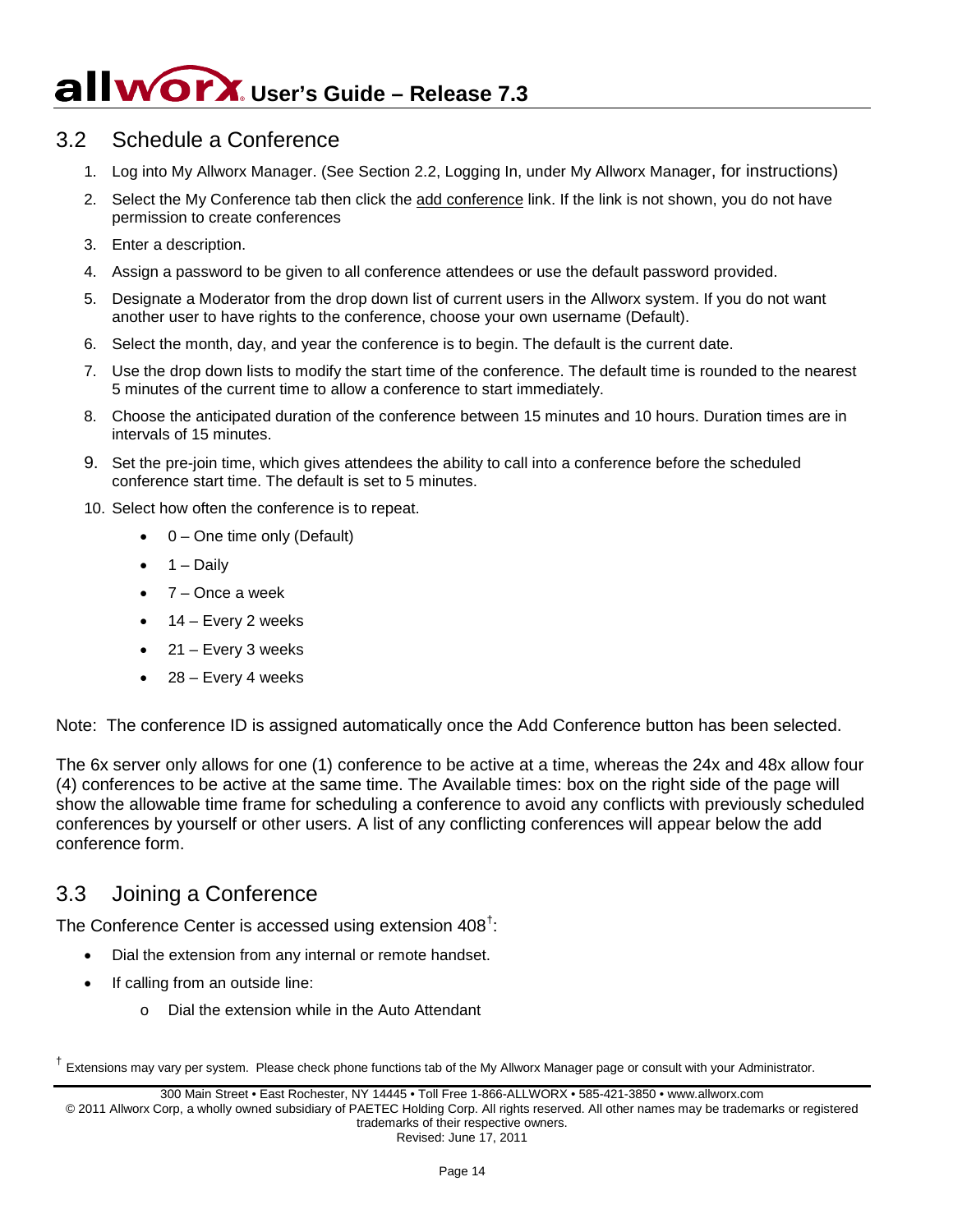- $\circ$  Have another user transfer the incoming call to ext 408<sup>†</sup>.
- Note: If a busy signal is heard when calling the conference extension, it is possible that the Conference Center feature has not purchased or implemented. See the System Administrator for more information.

When the caller arrives to the Conference Center, a welcome message will be played, followed by a prompt asking for the Conference ID. If the Conference ID is valid and there are available seats (limit of eight (8) attendees per conference on 6x and 24x; limit of 30 attendees per conference on 48x), a prompt will play asking for the corresponding password. If the password is valid the caller will be placed into the conference.

Any callers currently present in the conference will hear a "ding" signaling the entrance of a new caller and a "dong" when a current member leaves.

## <span id="page-17-0"></span>3.4 Conference Termination

Scheduled conferences are guaranteed to last their full duration and will automatically be extended while users are still logged into the conference. However, once a conference has gone beyond the scheduled end time it is subject to automatic termination.

#### Allworx 6x

A scheduled or unscheduled conference that is currently being used will automatically be terminated when another conference is scheduled to begin. Initiation of an unscheduled conference will not terminate conferences that are in session. Termination is more probable with the 6x, since the system only allows for one active conference at a time.

#### Allworx 24x, 48x

When all conferences are in use, the unscheduled conference with the oldest start time will be terminated first. If none of the unscheduled conferences are in use (i.e. All conferences being used are scheduled conferences), the conference that is the farthest past its scheduled duration will be terminated. Initiation of an unscheduled conference will not terminate conferences that are in session.

Note: In order for a conference to be terminated automatically, all four (4) available conferences have to be in use, whether scheduled or unscheduled.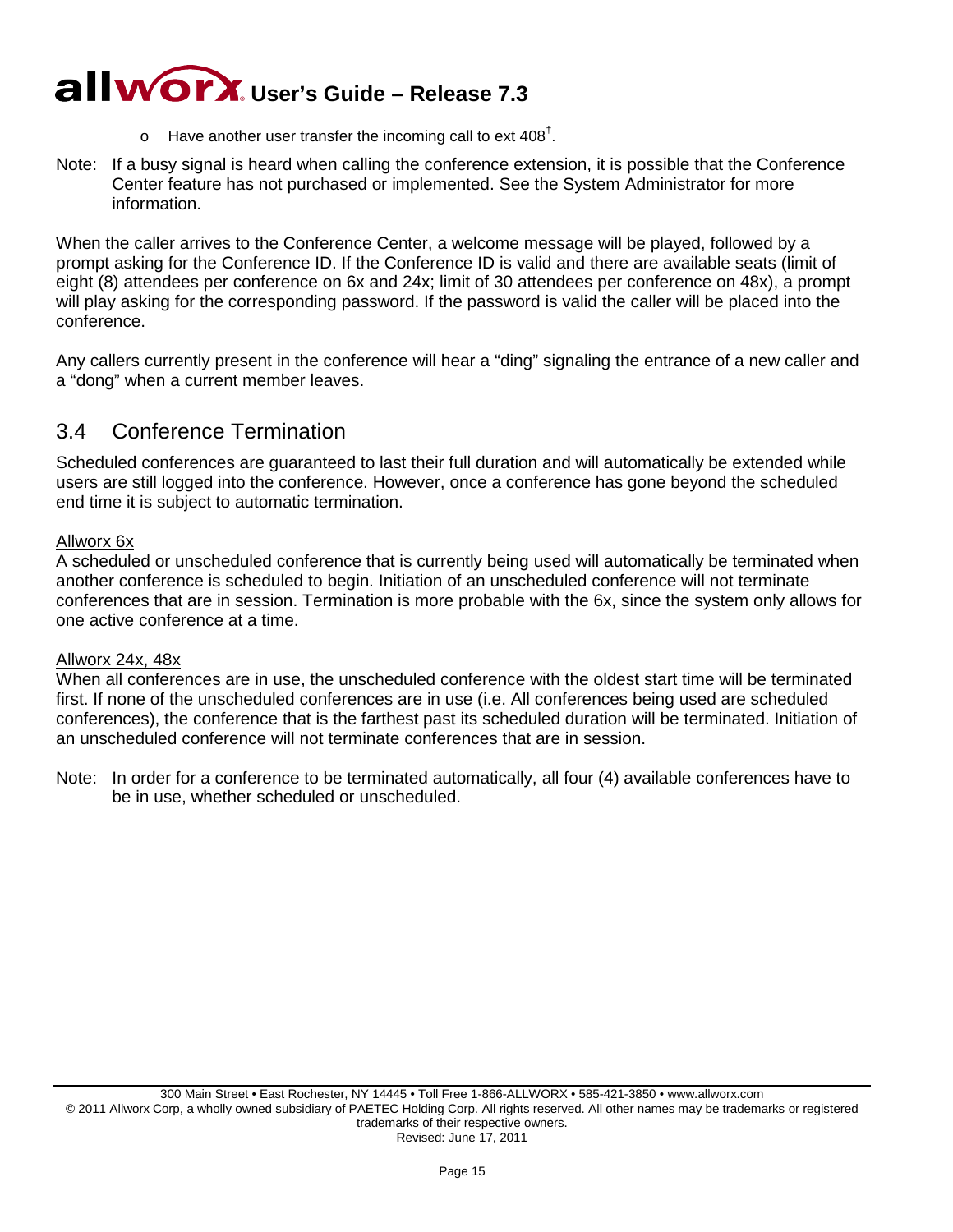# <span id="page-18-0"></span>4 My Extension

The most commonly used routing of a personal extension is to ring the person's phone and if it is not answered, forward the call to the person's voicemail. However, other special purpose routing is possible in the Allworx system. Examples of these optional routes are:

- Presence-Specific Routing: When on vacation, forward the call directly to voicemail.
- Multiple Destinations: Ring multiple phones at the same time simultaneously.
- Multiple Connection Attempts: Rings a series of phones when the primary phone is not answered.
- On-Busy Routing: Rings alternate phone when the line is busy.
- Follow-Me-Anywhere: Forward the call to a cell phone or home phone.
- Caller ID Based Routing: Separate call route that is dependant on the Caller ID of the incoming call.

Different call routes can be established for each of the seven (7) user presences. In Office, At A Meeting, On Vacation, On Business Trip, At Home, Away, and calls received when Busy can be directed to go to different destinations.

The System Administrator can configure permissions for users to define the routing of their extensions. The following sections describe how to define the routing for an extension, starting with basic routing.

| <b>My Extension</b>                                                                                                                                                     |
|-------------------------------------------------------------------------------------------------------------------------------------------------------------------------|
| Call Routes For Extension 1103 - Alex Smith (asmith)                                                                                                                    |
| Presence: In Office [ACTIVE]<br>add new Call Route                                                                                                                      |
| Call Route for calls from all callers:                                                                                                                                  |
| First connection attempt:<br>Alex Smith (Login 10:5107) for 4 rings (Single (int), Double (ext))<br>Modify<br>Finally:<br>transfer to Voicemail for Alex Smith (asmith) |
| add new Call Route<br>Presence: At A Meeting                                                                                                                            |
| Call Route for calls from all callers:                                                                                                                                  |
| transfer to Voicemail for Alex Smith (asmith)<br>Modify                                                                                                                 |
| Presence: On Vacation<br>add new Call Route                                                                                                                             |
| Call Route for calls from all callers:                                                                                                                                  |
| transfer to Voicemail for Alex Smith (asmith)<br>Modify                                                                                                                 |
| <b>Presence: On Business Trip</b><br>add new Call Route                                                                                                                 |
| Call Route for calls from all callers:                                                                                                                                  |
| transfer to Voicemail for Alex Smith (asmith)<br>Modify                                                                                                                 |



<span id="page-18-1"></span><sup>300</sup> Main Street • East Rochester, NY 14445 • Toll Free 1-866-ALLWORX • 585-421-3850 • www.allworx.com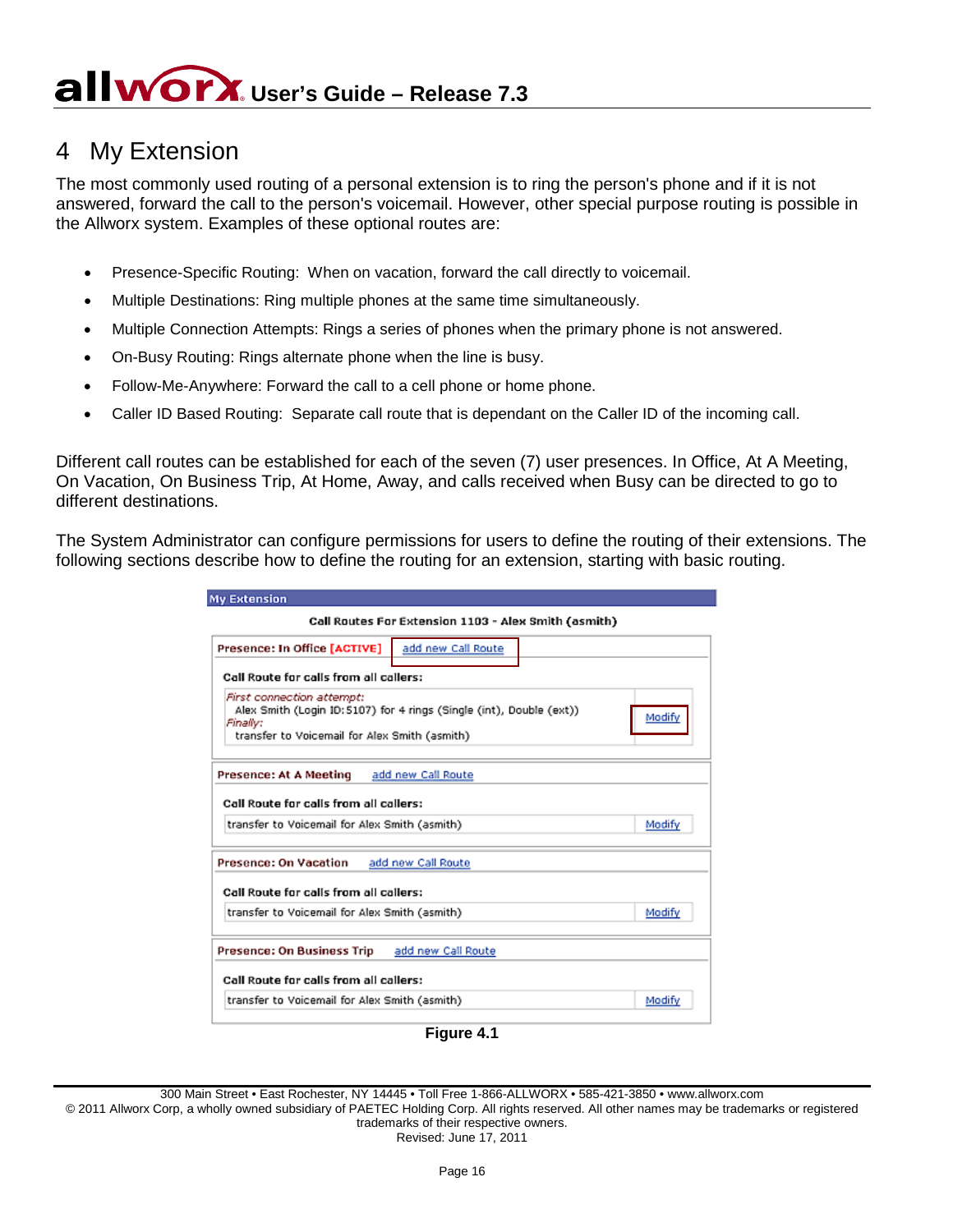# <span id="page-19-0"></span>4.1 Basic Routing

The building blocks of a call route are the Connection Attempts, Destinations, and Finally route. In the typical call route mentioned before (ring phone, forward to voicemail), there is one Connection Attempt where the Destination is the handset of the primary extension and the Finally route is the voicemail inbox. Each of these building blocks can be changed in My Allworx Manager (See Section [2, My Allworx Manager](#page-10-0) for more information).

- 1. Select the My Extensions tab.
- 2. Below each Presence there is a section labeled Call Route for calls from all callers. If permission to change the call routes has been give, then a Modify link will be present towards the right. Scroll to the desired presence state, and then select the Modify link to the right (See [Figure 4.1\)](#page-18-1).
- 3. In the Call Routes section, if a connection has not yet been added, click on the add a connection attempt link. If the First connection attempt is already established, go to the next step.
- 4. The drop down menu that appears in the First connection attempt section provides a list of Handsets, User Extensions, Call Monitors, and the Follow Me option. Choose the desired destination.
- 5. The last step is to configure the Finally route, which is the desired ending for the call if the call is not answered.
- 6. Any changes made to the call route of one presence can be assigned to the other presences by selecting apply these changes to *all* of my presences check box.
- 7. Once satisfied with the selections, click the Update Call Route button at the bottom of the page. To see the button, scrolling down may be required.
- 8. To switch the extension's presence, once the call routes have been configured, select the My Presence tab. Choose the appropriate presence, and then click the Change Presence button.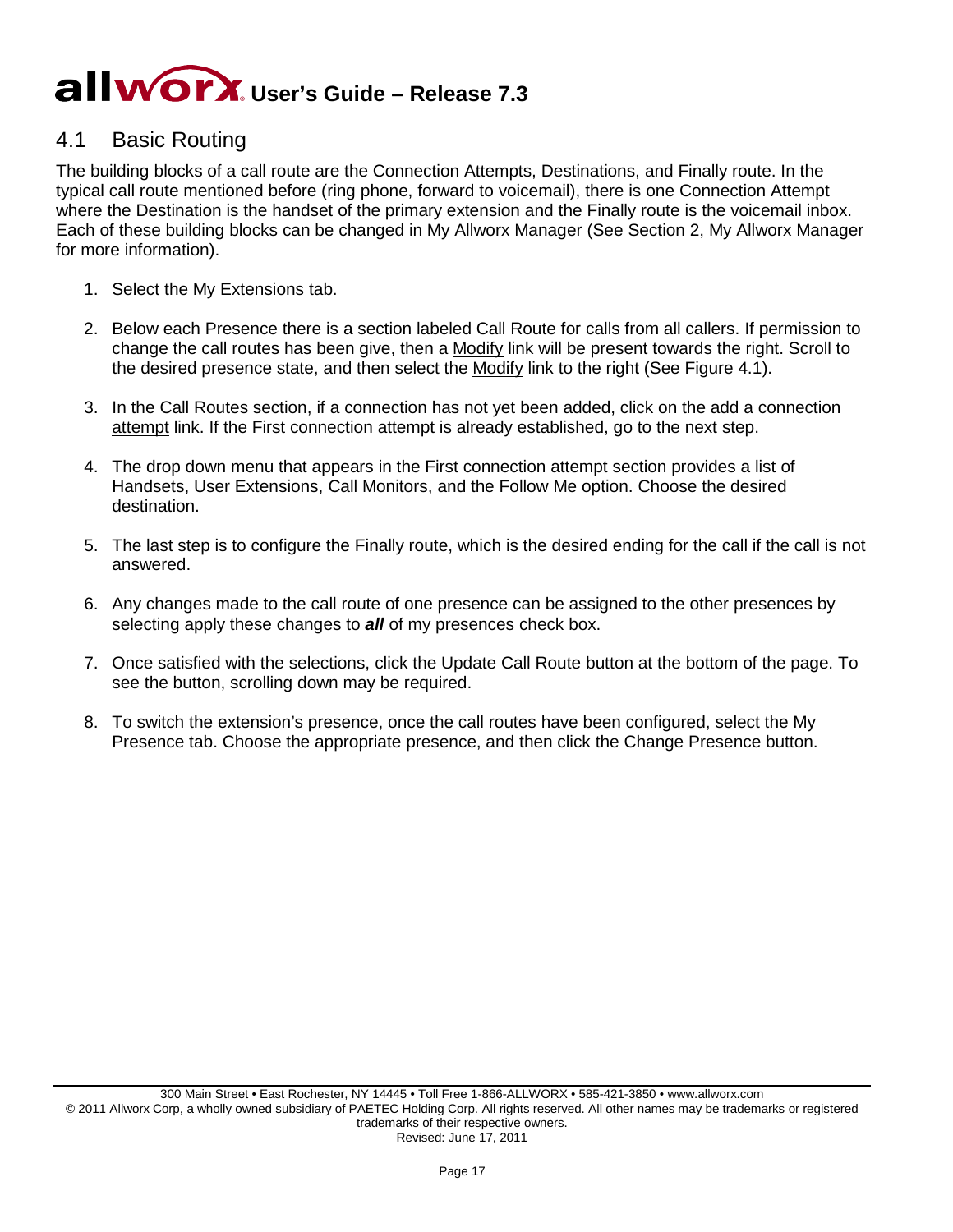|  | <b>My Extension</b> |
|--|---------------------|
|  |                     |

Call Route For Extension 1103 - Alex Smith (asmith)

| 6<br>Presence: In Office apply these changes to all of my presences        |
|----------------------------------------------------------------------------|
| Call Route for calls from all callers:                                     |
| <b>OModify Primary Route</b>                                               |
| CModify On Busy Route (used if a Primary Route connection attempt is busy) |
| <b>Call Route</b>                                                          |
| First connection attempt add a destination delete this attempt             |
| v for 4 v nngs (Single Ring<br>v.)<br>Alex Smith (Login ID:5105)           |
|                                                                            |
| add another connection attempt                                             |
| Finally                                                                    |
| C Hang up                                                                  |
| C Transfer to Auto Attendant 400 - Default Auto Attendant                  |
| O Transfer to Call Queue Oueue 0 M                                         |
| © Transfer to Voicemail for user   Alex Smith (asmith)<br>v                |
| O Dial number                                                              |
|                                                                            |

## <span id="page-20-0"></span>4.2 Multiple Destinations

To ring several phones at once, repeat section [4.1, Basic Routing](#page-19-0) procedure, not including step 7.

- 1. Under any connection attempt, click the add a destination link. This will create another destination drop down menu.
- 2. Pull down the menu and choose an additional phone to ring along with the phone that was previously chosen.
- 3. Repeat the steps above to add more phones to ring simultaneously for the connection attempt.
- 4. Once satisfied with the selections, click the Update Call Route button at the bottom of the page. To see the button, scrolling down may be required.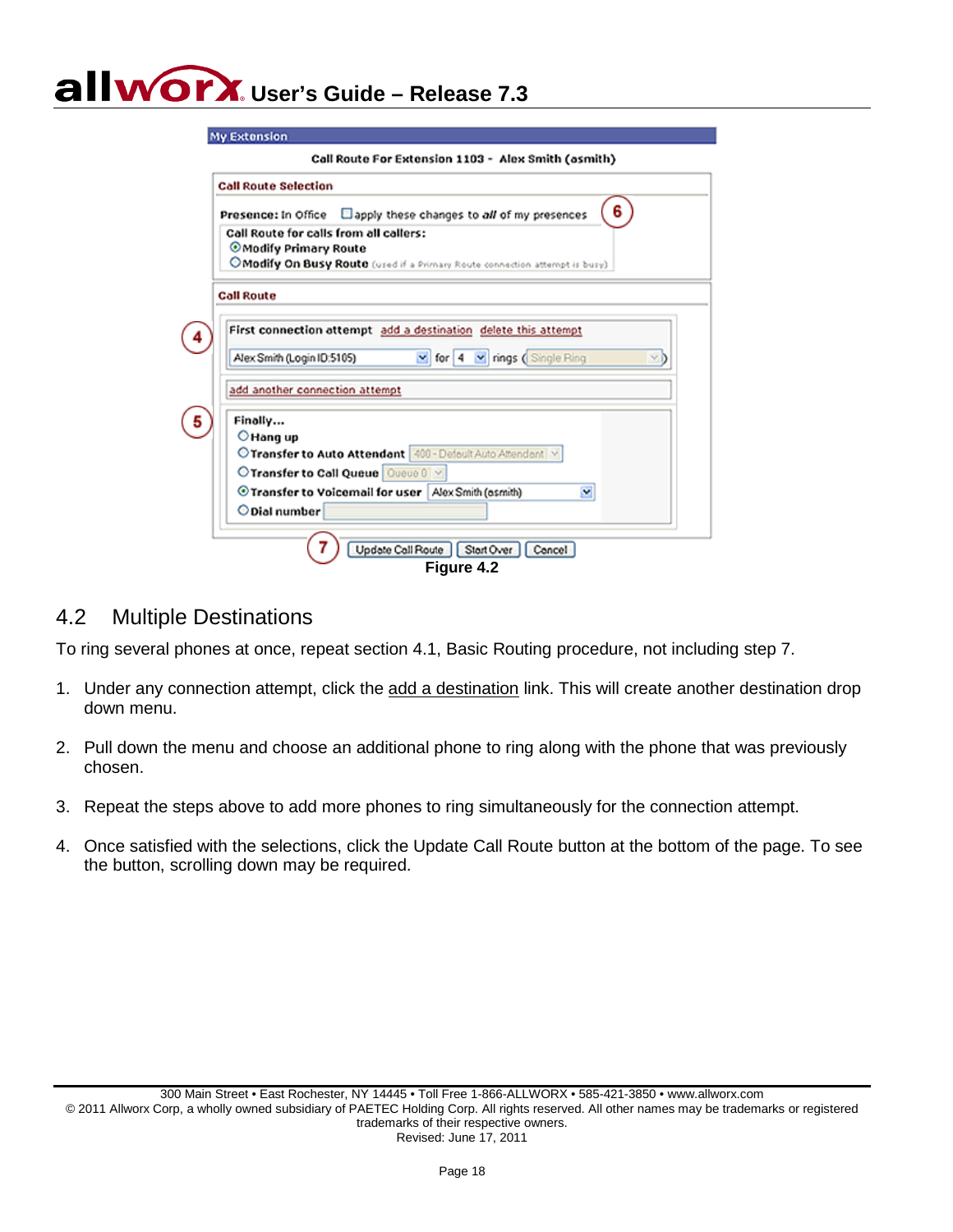|                                    | First connection attempt add a destination delete this attempt   |
|------------------------------------|------------------------------------------------------------------|
| Alex Smith (Login ID.5105)         | for 4 v rings (Single (int). Double (ext) v<br>×                 |
| Noel A Umbridge (Port 04)          | v nings (Single (int), Double (ext)   v<br>$\vee$ for 4          |
| Finally                            |                                                                  |
| $\odot$ Hang up                    |                                                                  |
|                                    | <b>O Transfer to Auto Attendant</b> 400 - Default Auto Attendant |
| O Transfer to Call Queue Queue 0 M |                                                                  |
|                                    | Transfer to Voicemail for user   Alex Smith (asmith)<br>v        |

**Figure 4.3**

# <span id="page-21-0"></span>4.3 Multiple Connection Attempts

To have alternate phones ring when the handset(s) in the First connection attempt is not answered, create additional connection attempts to receive the calls. Repeat section [4.2, Multiple Destinations.](#page-20-0)

- 1. Below the First connection attempt section, click on the add another connection attempt link. This will create another connection attempt section (ex: Second, Third, etc).
- 2. Configure the connection attempt using the options discussed in other procedures.
- 3. Once satisfied with the selections, click the Update Call Route button at the bottom of the page. To see the button, scrolling down may be required.

|                                    | First connection attempt add a destination delete this attempt |
|------------------------------------|----------------------------------------------------------------|
| Alex Smith (Login ID:5105)         | v for 4 v rings (Single Ring<br>۷D                             |
| Hang up                            |                                                                |
| Finally                            |                                                                |
|                                    | O Transfer to Auto Attendant 400 - Default Auto Attendant      |
|                                    |                                                                |
| O Transfer to Call Queue Queue 0 M |                                                                |
|                                    | © Transfer to Voicemail for user   Alex Smith (asmith)<br>v    |

**Figure 4.4**

300 Main Street • East Rochester, NY 14445 • Toll Free 1-866-ALLWORX • 585-421-3850 • www.allworx.com © 2011 Allworx Corp, a wholly owned subsidiary of PAETEC Holding Corp. All rights reserved. All other names may be trademarks or registered trademarks of their respective owners.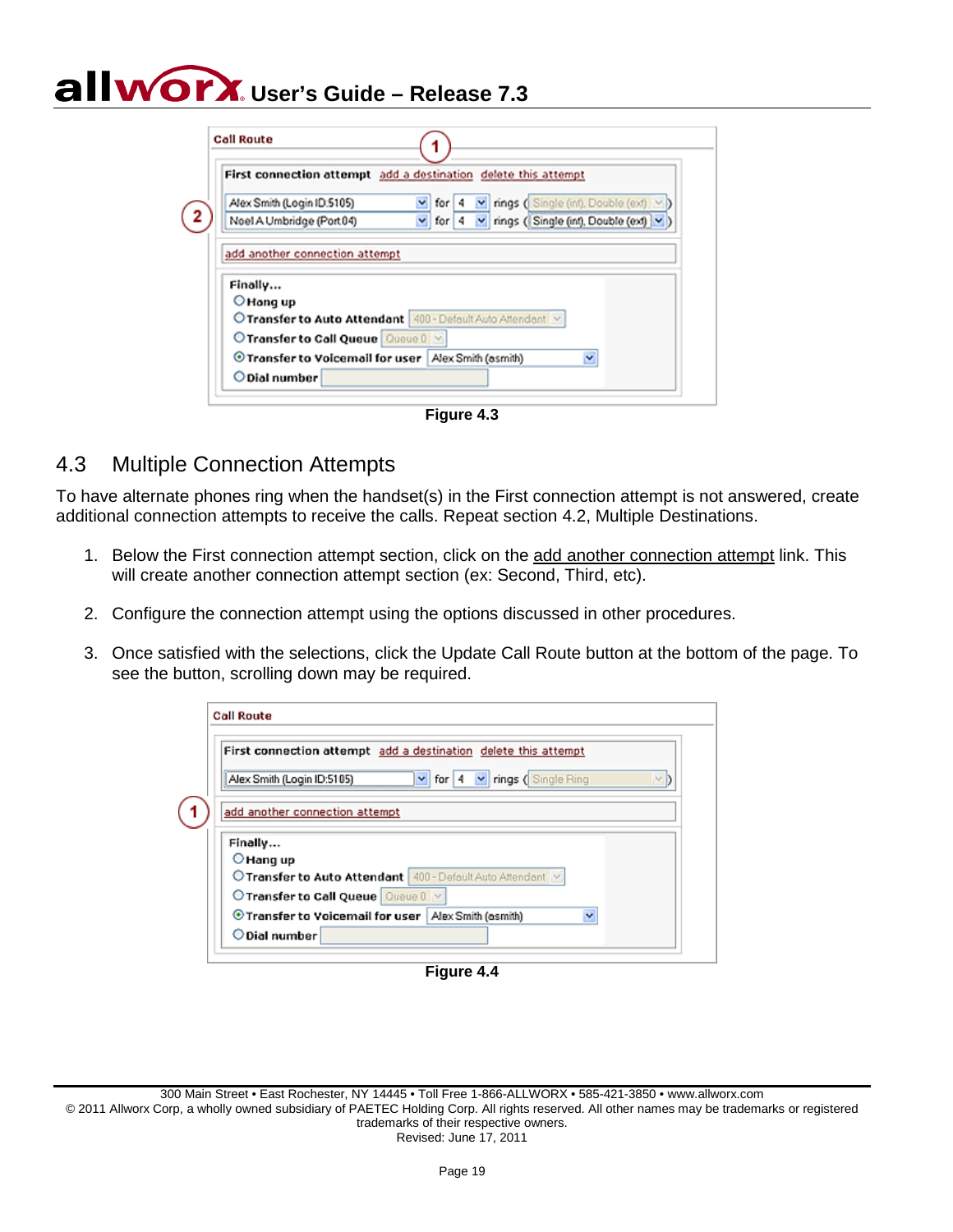

**Figure 4.5**

# <span id="page-22-0"></span>4.4 On-Busy Routing

To avoid having callers hear a busy signal, an alternative On Busy call route can be configured.

- 1. Follow section [4.1,](#page-19-0) Basic [Routing](#page-19-0) procedure, to set up the initial call route for the presence. Once the main My Extensions page is displayed select the Modify link of the presence call route.
- 2. Select the Modify On Busy Route radio button.
- 3. Select the Use Call Route below: radio button. A new call route section will appear.
- 4. Set up the call route using the other procedures.
- 5. Once satisfied with the selections, click the Update Call Route button at the bottom of the page. To see the button, scrolling down may be required.
- Note: The primary call route must be created and saved (Update Call Route button) before the On Busy Route is created or modified. Additional call attempts will be ignored when the busy route is configured to use a call route instead of treating a busy as no answer.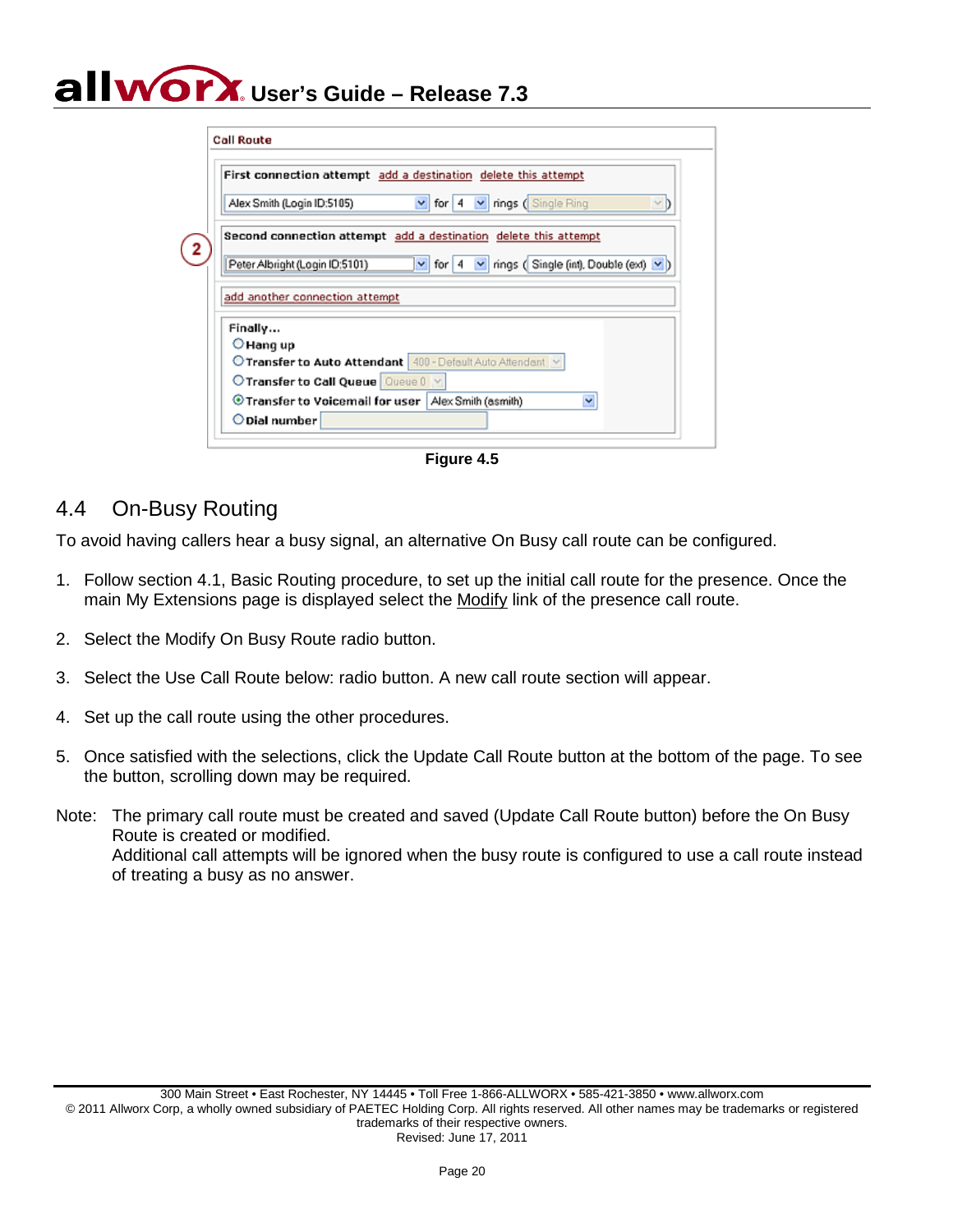|                                                                                    | Presence: In Office apply these changes to all of my presences                     |
|------------------------------------------------------------------------------------|------------------------------------------------------------------------------------|
| Call Route for calls from all callers:                                             |                                                                                    |
| Modify Primary Route                                                               |                                                                                    |
|                                                                                    | <b>O Modify On Busy Route</b> (used if a Primary Route connection attempt is busy) |
| <b>Call Route</b>                                                                  |                                                                                    |
|                                                                                    |                                                                                    |
|                                                                                    |                                                                                    |
|                                                                                    |                                                                                    |
| $\odot$ Hang up                                                                    |                                                                                    |
| O Treat a Busy as no answer<br>C Use Call Route below:<br>add a connection attempt | O Transfer to Auto Attendant   400 - Default Auto Attendant                        |
|                                                                                    | <b>O Transfer to Call Queue Cueue 0 Y</b>                                          |
|                                                                                    | <b>O Transfer to Voicemail for user</b> Albus Dumbledore (adumbledore) v           |

**Figure 4.6**

# <span id="page-23-0"></span>4.5 Follow-Me-Anywhere

Calls can be forwarded to other phones outside of the Allworx System such as cell or home phones. If the recipient does not answer the call, it will be directed back to the system in order to follow the rest of the configured call route. In following the rest of the call route, unanswered Follow Me calls may eventually be directed to the Finally route which permits callers to leave messages in the default voicemail inbox. If having callers leave messages on the personal phone's voicemail is preferred, do not use the Follow Me features. Instead, use the Finally route to direct calls to the cell or home phone by entering the phone number into the Dial number text box.

- Note: When an outside phone answers the call, the default is for the recipient will hear a prompt requesting that a 1 be entered to accept the call. However, User extensions can be configured so that Follow Me calls to their extensions require a Message Center password in order to accept the call. See the System Administrator for more information.
	- 1. Using the Basic Routing procedure or a combination of the other procedures, select Follow Me  $\rightarrow$ from the drop down menu in the connection attempt.
	- 2. In the text box that appears to the right, enter  $9^{\dagger}$  or  $78^{\dagger}$ +PIN (to gain an outside connection) and the phone number.

Examples: 9+1+aaa-xxx-nnnn, 9+xxx-nnnn, 78+PIN+1+aaa-xxx-nnnn, 78+PIN+xxx-nnnn

3. Select the desired number of rings. The Follow Me feature requires the recipient to listen to a message and enter a code. Therefore, increment the normal number of rings by two in order to give the recipient extra time to answer the call.

<span id="page-23-1"></span><sup>†</sup> Digits may vary per system. Please check phone functions tab of the My Allworx Manager page or consult with your Administrator.

<sup>300</sup> Main Street • East Rochester, NY 14445 • Toll Free 1-866-ALLWORX • 585-421-3850 • www.allworx.com © 2011 Allworx Corp, a wholly owned subsidiary of PAETEC Holding Corp. All rights reserved. All other names may be trademarks or registered trademarks of their respective owners. Revised: June 17, 2011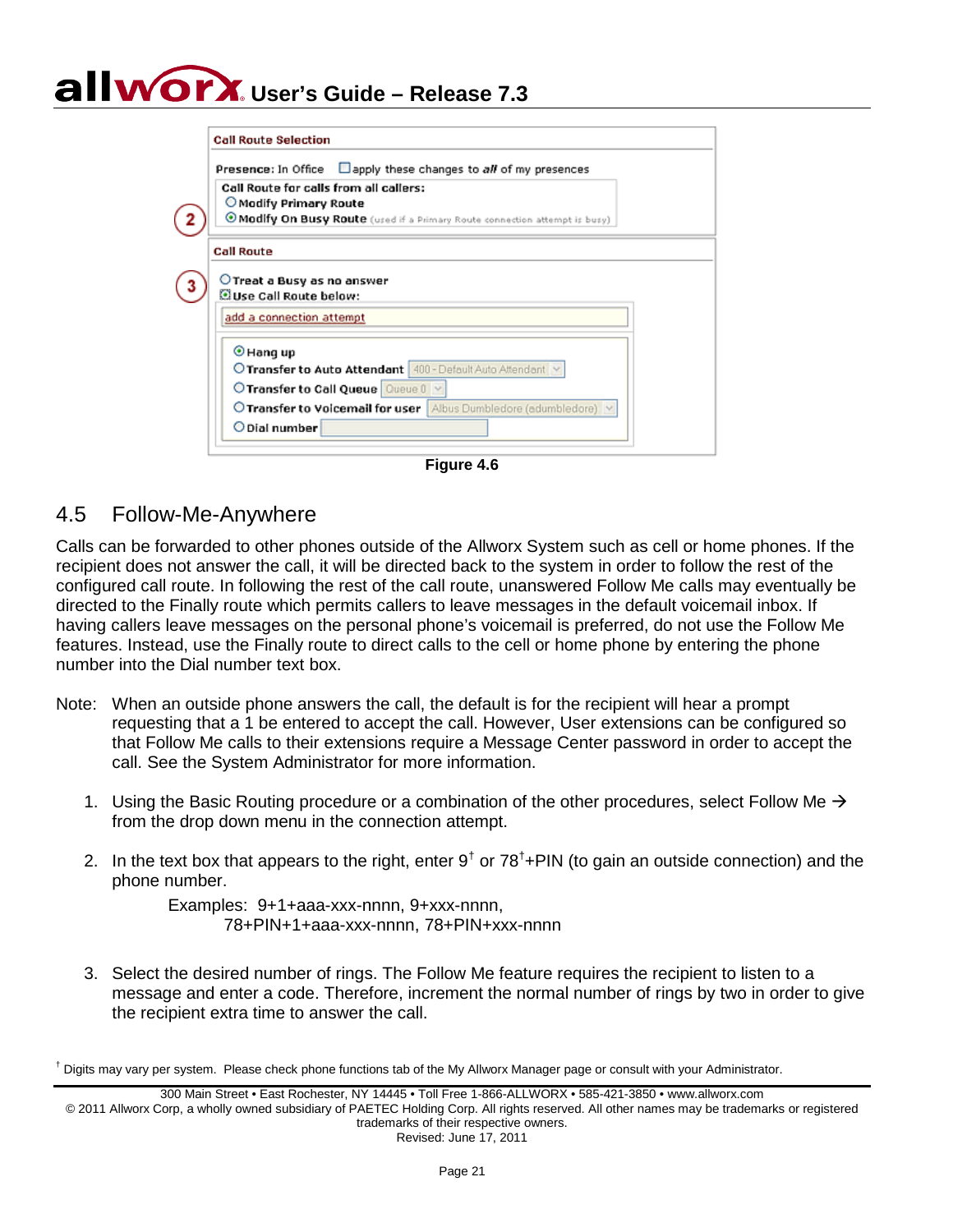4. Once satisfied with the call route selections, click the Update Call Route button at the bottom of the page. To see the button, scrolling down may be required.

|                                    | First connection attempt add a destination delete this attempt   |                  |
|------------------------------------|------------------------------------------------------------------|------------------|
| Follow Me->                        | 9 555-4433                                                       | for $4$<br>rings |
| add another connection attempt     | 2                                                                |                  |
| Finally                            |                                                                  |                  |
| C Hang up                          |                                                                  |                  |
|                                    | <b>O Transfer to Auto Attendant</b> 400 - Default Auto Attendant |                  |
| O Transfer to Call Queue Queue 0 V |                                                                  |                  |
|                                    | Transfer to Voicemail for user   Alex Smith (asmith)             | $\checkmark$     |
| O Dial number                      |                                                                  |                  |

**Figure 4.7**

The recipient of the call can consult another employee or transfer the caller to any extension (user, system or remote site) in the Allworx System.

## **Consult**

- 1. During the call press \*# to obtain a dial tone while placing the caller on hold.
- 2. Dial the extension of the person that is to be consulted.
- 3. To end the consultation and return to the caller press \*#.

## Announced (Attended) Transfer

- 1. During the call press \*# to obtain a dial tone while placing the caller on hold.
- 2. Dial the extension to which the caller is to be transferred.
- 3. Talk to the new recipient.
- 4. Hang up to complete the transfer.

## Unannounced (Blind) Transfer

- 1. During the call press \*# to obtain a dial tone while placing the caller on hold.
- 2. Dial the extension to which the caller is to be transferred.
- 3. Immediately hang up to complete the transfer.

## Quick Transfer

• While active on a call, the recipient can blind transfer the caller to their primary phone using \*7.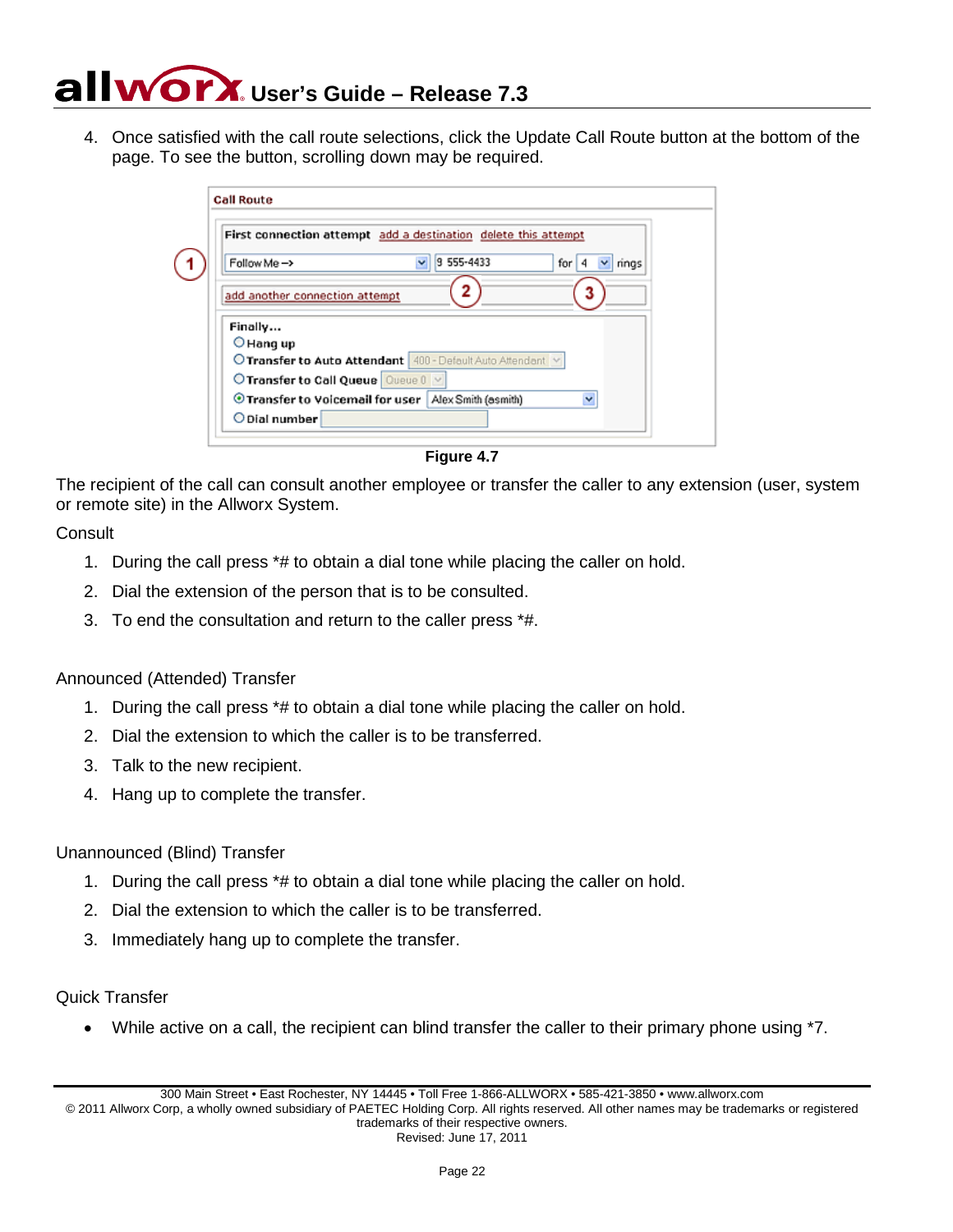- Your primary phone for quick transfer is independent of your regular phone and must be set up, separately. See the System Administrator to designate the phone to be used for Quick Transfer.
- Note: The consult and transfer features are not available for certain outside lines. See the System Administrator for more information.

## <span id="page-25-0"></span>4.6 Caller ID-Based Routing

The Caller ID of the incoming call to a User extension can be used to determine the call route.

- 1. Select the add new Call Route link next to the presence that is to be configured (See [Figure](#page-18-1) 4.1).
- 2. Choose the radio button for either external or internal calls.
- 3. For calls from external numbers, enter the phone number with area code in the text box. For calls from internal extensions, choose the extension from the drop down menu.
- 4. Use the other procedures (e.g. Section [4.1,](#page-19-0) [Basic Routing\)](#page-19-0) to develop the intended route for the call.
- 5. Once satisfied with the call route selections, click the Update Call Route button at the bottom of the page. To see the button, scrolling down may be required.

| <b>Call Route Selection</b>                                                                                                                                                                                                                                                                                                 |
|-----------------------------------------------------------------------------------------------------------------------------------------------------------------------------------------------------------------------------------------------------------------------------------------------------------------------------|
| <b>Presence:</b> In Office $\Box$ add this new route to all of my presences                                                                                                                                                                                                                                                 |
| Call Route for calls from:<br>Oexternal - Caller ID number 9 555-1234<br>$\odot$ internal - phones owned by $\vert$ 1100 - Mary Copper                                                                                                                                                                                      |
| 1100 - Mary Copper<br>1101 - Peter Albright<br><b>TIP</b><br>1103 - Alex Smith<br>External calls are filtered using 1104 - Noel A Umbridge<br>e + 7 digit number)<br>the number. To filter a<br>supplied by Caller ID. To filter a 1193-11061A Chilomistrator<br>specific area code, enter just the area couer ror example: |
| . Enter S85-S55-1212 to match calls from S85-S55-1212<br>. Enter 585 to match all calls from the 585 area code<br>. Enter S85-321 to match calls from the S85 area code with a 321 prefix                                                                                                                                   |
| <b>Call Route</b><br>add a connection attempt                                                                                                                                                                                                                                                                               |
| $\odot$ Hang up<br><b>CTransfer to Auto Attendant</b> 400 - Default Auto Attendant<br><b>O Transfer to Call Queue Queue 0 Y</b>                                                                                                                                                                                             |
| <b>C</b> Transfer to Voicemail for user Alex Smith (asmith)<br>v.<br>O Dial number                                                                                                                                                                                                                                          |
| Figure 4.8                                                                                                                                                                                                                                                                                                                  |

300 Main Street • East Rochester, NY 14445 • Toll Free 1-866-ALLWORX • 585-421-3850 • www.allworx.com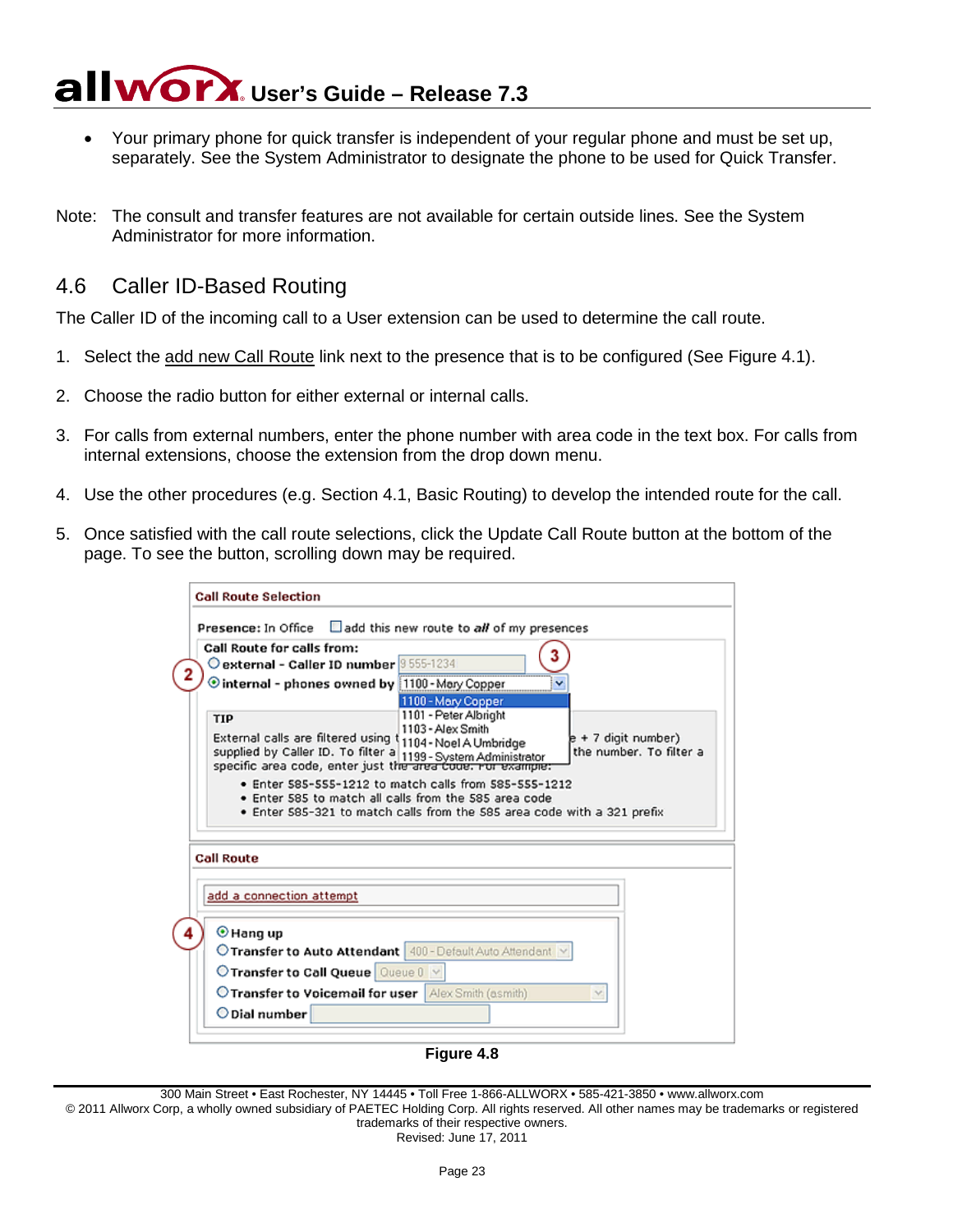# <span id="page-26-0"></span>4.7 Hot Desk Routing

If you have ever logged into a shared phone as a Hot Desk user, your call route will include "Hot Desk" as a destination. If you intend to continue logging into phones using Hot Desking, do not modify these entries.